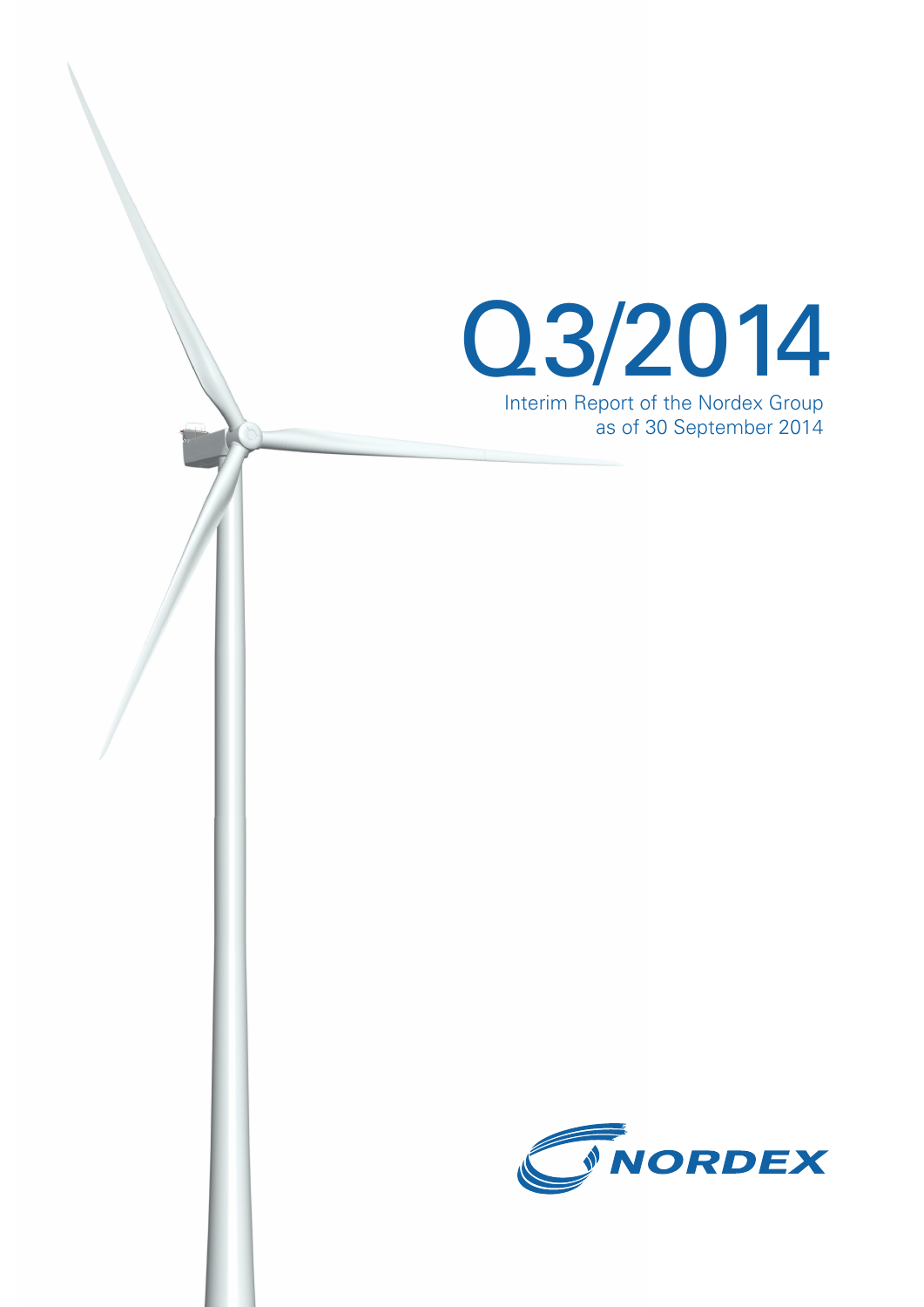

# **Contents**

- Key figures
- Letter to the shareholders
- The stock

### **Interim consolidated management report as of 30 September 2014**

- 7 Economic conditions
- Business performance
- Results of operations and earnings
- Financial condition and net assets
- Capital spending
- Research and development
- Employees
- Risks and opportunities
- Outlook
- Events after the conclusion of the period under review

### **Interim consolidated financial statements as of 30 September 2014**

- Consolidated balance sheet
- Consolidated income statement
- Consolidated statement of comprehensive income
- Consolidated cash flow statement
- Consolidated statement of changes in equity
- Notes on the interim consolidated financial statement
- 20 Statement of changes in property, plant and equipment and intangible assets
- Group segment report
- 24 Report on material transactions with related parties
- 25 Shares held by members of the Supervisory Board and the Management Board
- Financial calendar/statutory disclosures/disclaimer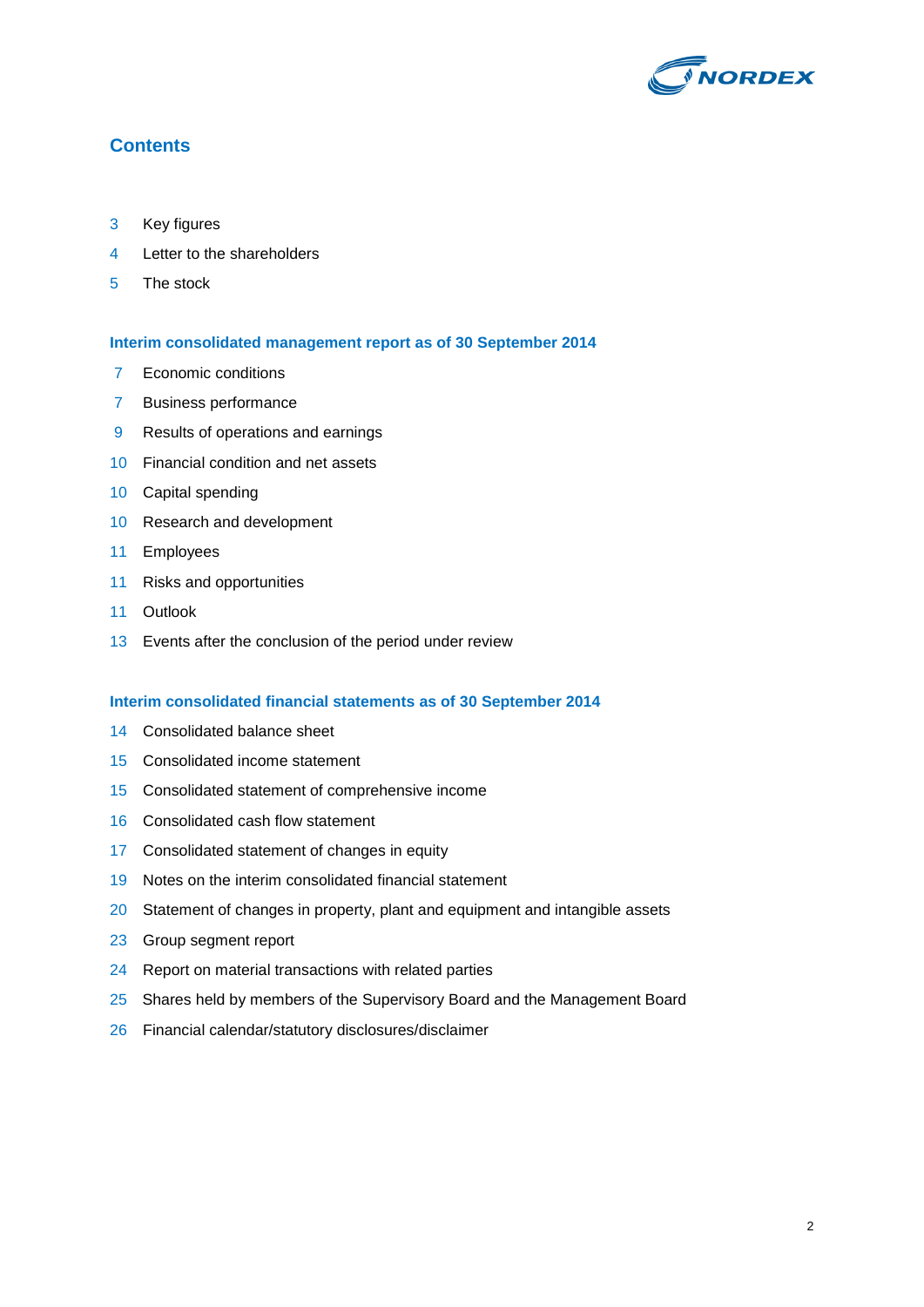

# **Key figures**

| <b>Earnings</b>         |                    | $01.01 -$  | $01.01 -$  |
|-------------------------|--------------------|------------|------------|
|                         |                    | 30.09.2014 | 30.09.2013 |
| <b>Sales</b>            | EUR million        | 1,266.6    | 1,050.7    |
| Total revenues          | <b>EUR million</b> | 1,288.6    | 1,086.3    |
| <b>EBITDA</b>           | EUR million        | 89.7       | 60.1       |
| <b>EBIT</b>             | EUR million        | 59.9       | 31,0       |
| Free cash flow          | <b>EUR million</b> | 119.8      | $-104.9$   |
| Capital spending        | EUR million        | 47.8       | 45.7       |
| Consolidated net profit | <b>EUR million</b> | 28.0       | 5.3        |
| Earnings per share*     | <b>EUR</b>         | 0.35       | 0.07       |
| <b>EBIT</b> margin      | %                  | 4.7        | 3.0        |

| <b>Balance sheet</b>        | 30.09.2014     | 30.12.2013 |
|-----------------------------|----------------|------------|
|                             |                |            |
| EUR million<br>Total assets | 1,266.6        | 1,191.4    |
| Equity<br>EUR million       | 386.9          | 368.1      |
| Equity ratio                | 30.5<br>%      | 30.9       |
| Working capital ratio       | $\%$<br>$-3.4$ | っっ         |

| <b>Employees</b>         |              | $01.01 -$  | $01.01 -$  |
|--------------------------|--------------|------------|------------|
|                          |              | 30.09.2014 | 30.09.2013 |
| <b>Employees</b>         | Ø            | 2,735      | 2,524      |
| Staff costs              | EUR million  | 124.0      | 113.0      |
| Sales per employee       | EUR thousand | 463.1      | 416.3      |
| Personnel expenses ratio | %            | 9.6        | 10.4       |

| <b>Company performance indicators</b> |             | $01.01 -$  | $01.01 -$  |
|---------------------------------------|-------------|------------|------------|
|                                       |             | 30.09.2014 | 30.09.2013 |
| Order intake                          | EUR million | 1.253.2    | 1.185.8    |
| Installed capacity                    | <b>MW</b>   | 1.067.8    | $923 -$    |
| Foreign business                      | %           | 69.2       | 80.7       |

\*Undiluted on the basis of a weighted average of 80.882 million shares (2013: 73.529 million shares)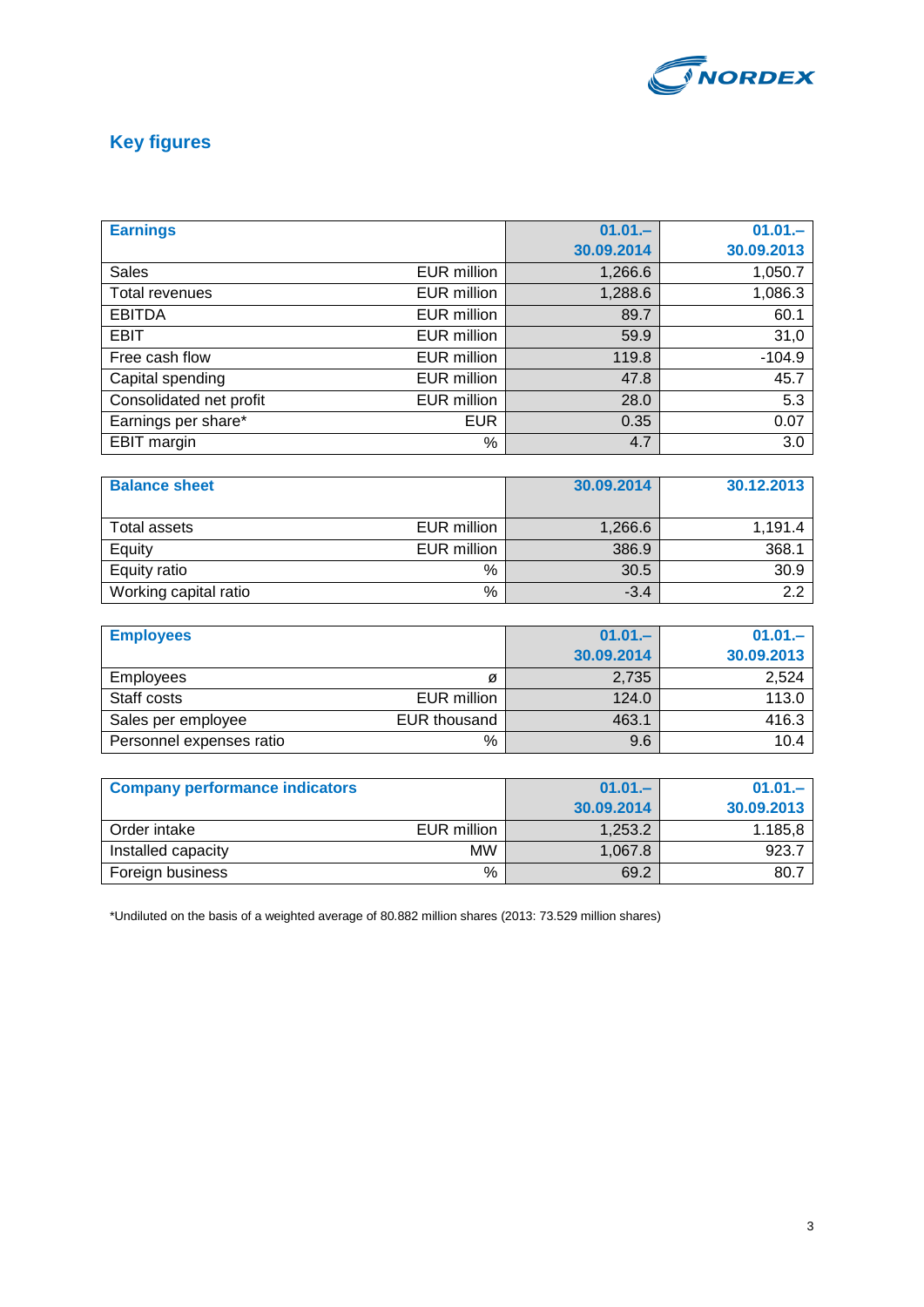

# Dear shareholders and business associates.

The third quarter again testified to the strong condition in which Nordex currently finds itself and vindicates the strategy which we have adopted. We were able to increase sales at a double-digit rate again and to improve profitability significantly.

This has prompted us to raise our sales target for 2014 by another 10% or so. We currently expect EBIT margin to reach the top half of the target corridor, laying the necessary foundations for us to achieve our medium-term goals for 2017. In September 2014, we presented our growth prospects to the public.

Our central message was that we will focus our attention on improving earnings while targeting less rapid top-line growth. This particularly entails strengthening internal processes to harness the potential offered by operating business more effectively than before. Looking forward, we are aiming for sales of EUR 2.0 billion and an EBIT margin of 7 - 8% on a three-year horizon.

Our currently well-filled order books will stand us in good stead in this respect. As we move forward, we must continue working on offering our customers competitive products. One example of this is the market success of our still young Generation Delta, which already accounted for 20% of new business as of 30 September. This does not even include what we expect to be a top seller in the Generation Delta range, namely the N131/3000 for lighter winds, which will not be released until summer 2015. This new turbine was the focus of our activities at the WindEnergy 2014 trade fair and provides a glimpse of what the future holds.

Our market is not just about product. The project-specific parameters of individual wind parks can generate considerable additional yield for our customers. We are increasingly addressing this with our customized solutions. This broad-based approach to projects and our products have been instrumental in our success. It is therefore for good reason that the German business magazine €URO considers Nordex to be one of the top innovators in German mechanical engineering.

Kind regards,

Dr. Jürgen Zeschky Chief Executive Officer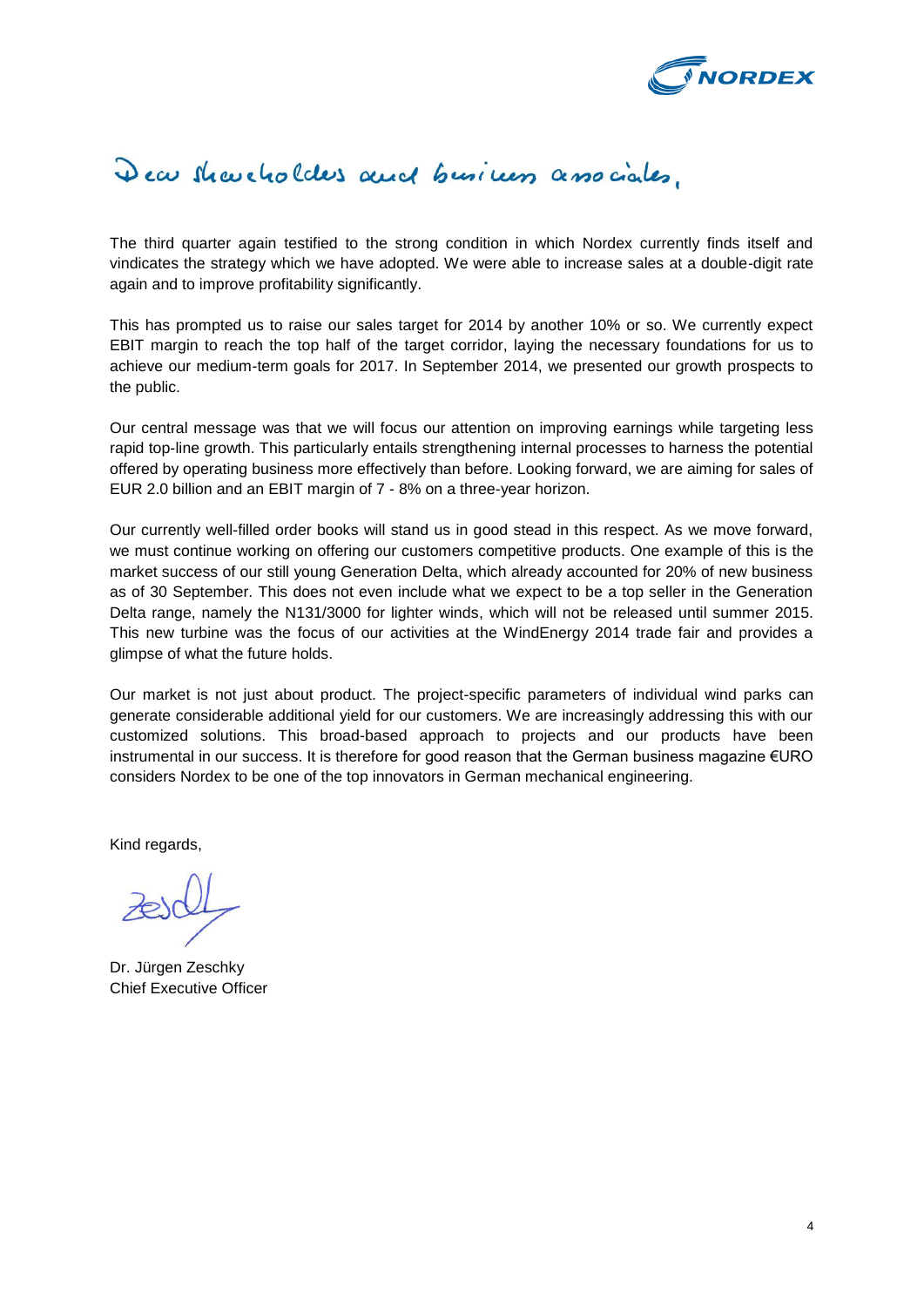

# **The stock**

In the first three quarters of 2014, the global equities indices painted a mixed picture against the backdrop of geopolitical risks and a more muted outlook for the economy. The US Dow Jones blue chip index closed the third quarter of 2014 3.5% up on the end of the previous year, while the European EURO STOXX 50 advanced by more than 4% to 3,230 points in the same period. During this period, the DAX, the German blue chip benchmark index, exceeded 10,000 points for the first time in its history, but then retreated, ultimately closing at 9,474 points on 30 September 2014, i.e. just under 1% down on the final day of trading in 2013 (9,552 points).

The TecDax, Deutsche Börse's technology stock index, reached 1,242 points at the end of the ninemonth period, up 75 points or 6% on the end of 2013 (1,167 points). The RENIXX, a global index tracking shares in companies engaged in renewable energies, closed the period under review at 408 points, equivalent to an increase of 23% over the end of the previous year.

With gains of 52% over the end of the previous year (EUR 9.60), Nordex SE stock was one of the driving forces behind the advances recorded in the RENIXX and substantially outperformed it, closing at EUR 14.61 on 30 September 2014. On a closing-price basis, it reached a high for the year to date of EUR 16.95 on 9 June and a low of EUR 9.46 on 27 January. Average daily trading volume on the Xetra electronic trading platform came to around 1.28 million shares, twice as many as in the same period of the previous year (previous year: 640,000 shares). Trading volumes peaked at around 6.9 million Nordex shares on 15 August 2014.

During the period under review, the Company attended various international capital market conferences and roadshows in London, Geneva and Zurich. In addition, the Management Board and the IR team utilised various opportunities for discussion with investors. The Company reported on its current performance and future strategic direction at a capital markets day held during the WindEnergy Hamburg trade fair on 24 September 2014.

As well as this, ongoing coverage by 13 research institutions ensures that Nordex SE's business performance remains transparent. In addition to US investment banks Goldman Sachs and Bank of America Merrill Lynch, Frankfurt securities trading bank Steubing AG has now also started research coverage of Nordex this year.

Information on Nordex stock as well as news, financial reports and presentations on the Company are regularly available from the Investor Relations section of the Nordex Group's website at www.nordexonline.com/de/investorrelations. In addition, it is possible to subscribe to the e-mail newsletter service to keep abreast of all main developments at Nordex with minimum delay.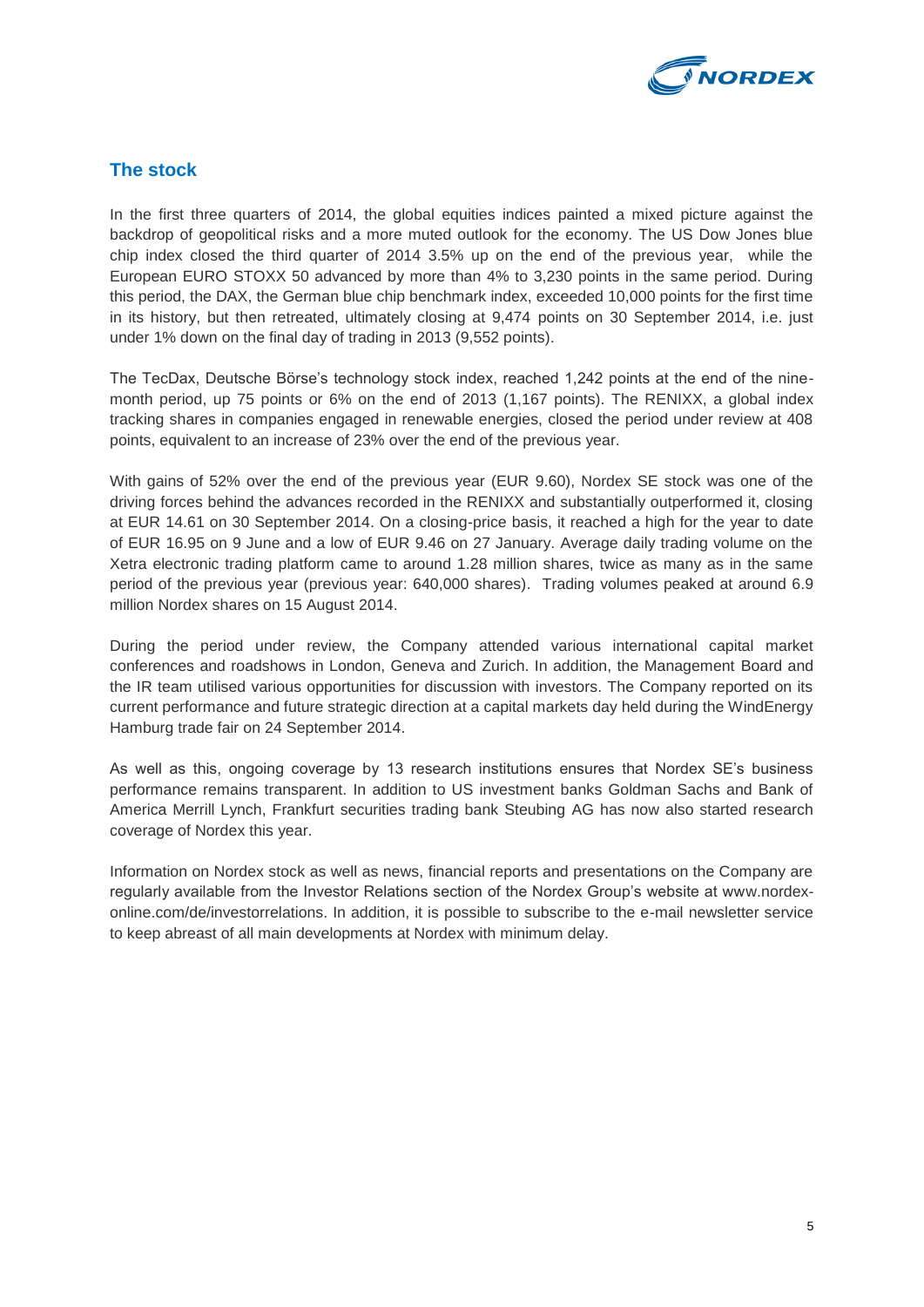



### **Performance of Nordex stock from 1 January 2014 until 30 September 2014**

Source: Deutsche Börse; IWR (Internationales Wirtschaftsforum Regenerative Energien)

### **Shareholder structure as of 30 September 2014**

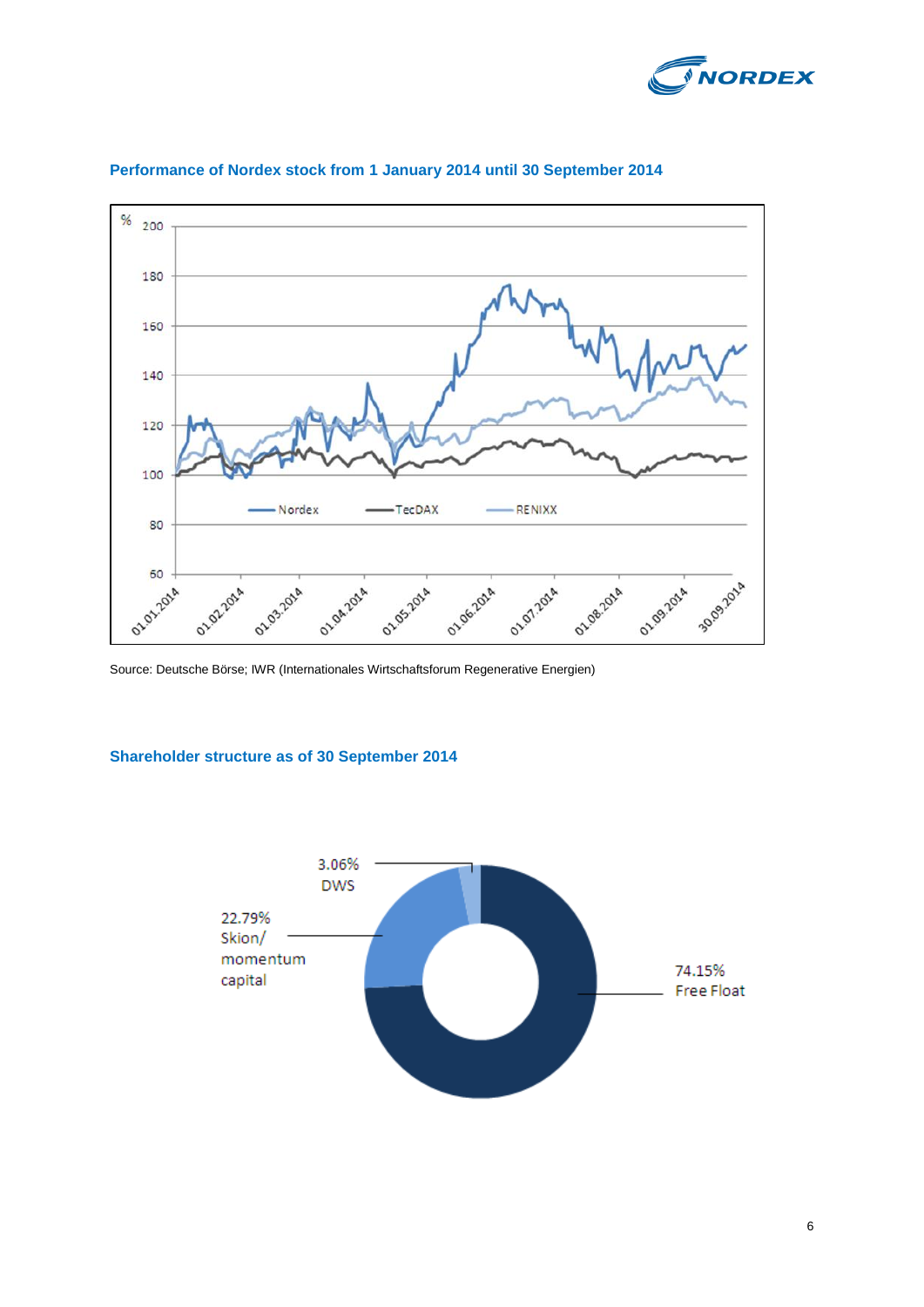

# **Interim consolidated management report as of 30 September 2014**

### **Economic conditions**

According to the International Monetary Fund (IMF), the outlook for the global economy this year has deteriorated. In addition to somewhat slower growth in the industrialised nations, this is due to geopolitical turmoil in the Middle East and in Ukraine. This has prompted the IMF to scale back its growth forecast further by 0.1 percentage points to 3.3%.

At the beginning of the third quarter, the European Central Bank (ECB) again cut its base rates by 0.1 percentage points to 0.05%, thus reinforcing its accommodative monetary policy. At the same time, commercial banks in the Eurozone must pay a fee of 0.1% on excess funds which they deposit with the ECB. Meanwhile, the US Federal Reserve left its rates unchanged in a rage between 0% and 0.25%.

The euro fluctuated against the US dollar between USD 1.27 and USD 1.39 in the first nine months of the year. At the end of the period under review, it was trading at USD 1.27, i.e. substantially below the level of USD 1.37 at the end of 2013. This boosted Eurozone exports.

According to the German Federal Ministry of Economics, German industrial production has recently lost momentum, with the rolling two-month average contracting by 1.3% over the previous year. Order intake was up 2.4%; foreign demand rose by 4.6% in July and August, while domestic demand fell slightly by 0.3%.

Electricity prices remained persistently low in Europe in the first three quarters of 2014. On the European Energy Exchange (EEX) in Leipzig, base load electricity traded at an average of EUR 34.72/MWh in September, more than 9% down on the prior year (September 2013: EUR 38.29/MWh). By contrast, prices in the Scandinavian wholesale market Nord Pool started picking up again from midsummer from substantially below EUR 30/MWh, reaching EUR 34.91/MWh in September and thus matching continental European levels. However, this was still a decline of 9% over the previous year (September 2013: EUR 38.42/MWh).

In the period under review, US gas prices, which are a material determinant of investments in electricity production capacity, were up on the previous year at times but softened in the third quarter. As of 30 September 2014, gas was trading at USD 4.12/MMBtu (millions of British thermal units). Although this was just under 3% lower than at the beginning of the year (2 January 2014: USD 4.23/MMBtu), it marked an increase of some 15% over the year-ago price (30 September 2013: USD 3.58/MMBtu).

Bloomberg New Energy Finance (BNEF) reports that funding volumes for investments in renewable energies and sustainable technologies amounted to USD 175 billion in the first three quarters of 2014, 16% up on the same period in the previous year, thus clearly reflecting the current upswing in this sector.

### **Business performance**

In the first three quarters of 2014, Nordex again reinforced its strong market position. With firmly financed new orders valued at EUR 1,253.2 million, new business again exceeded the previous year by just under 6% (previous year: EUR 1,185.8 million).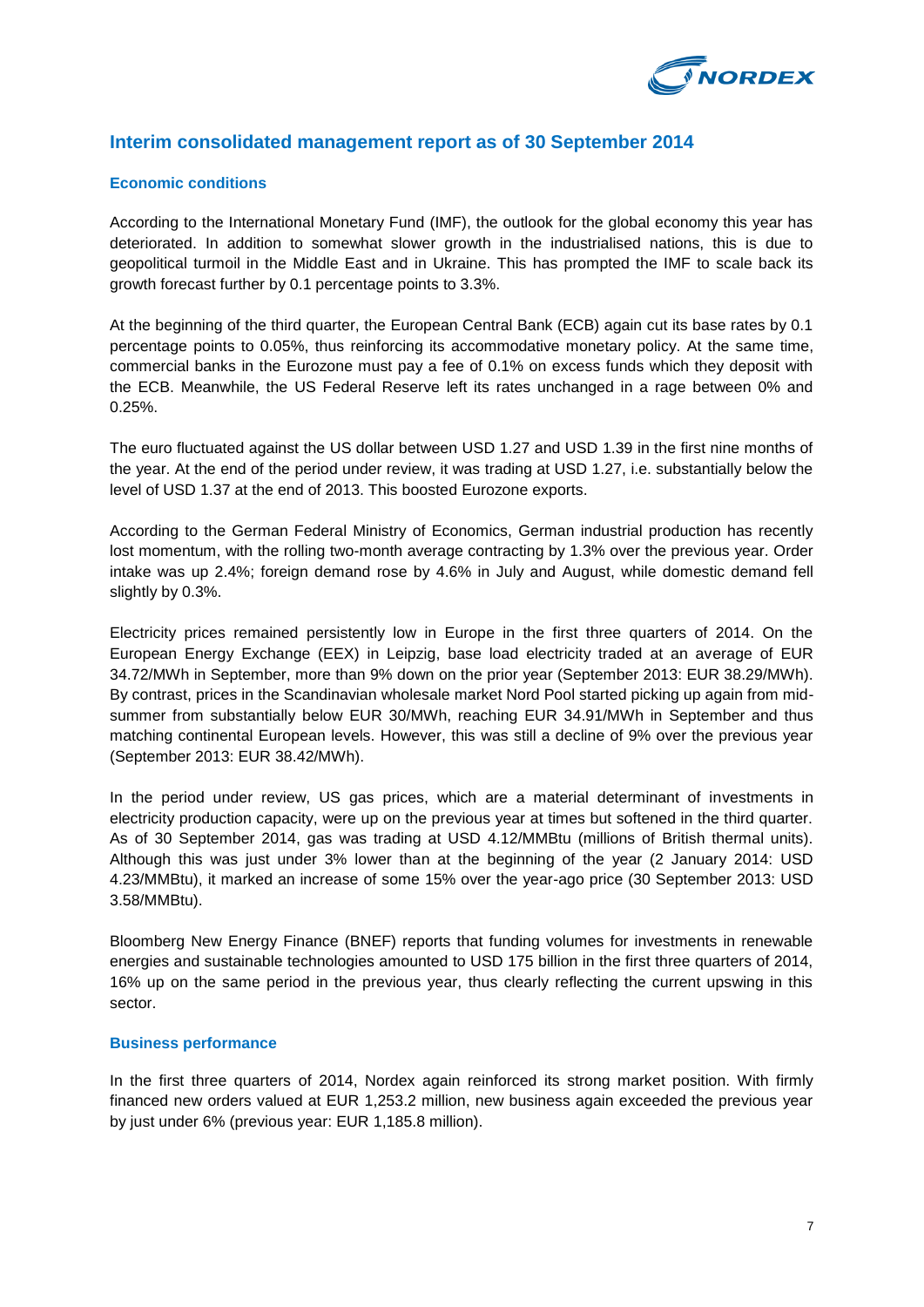

The core EMEA (Europe, Middle East and Africa) region accounted for 93% of order intake, the American markets for 6% and the Asian markets for 1%. Alongside Germany, the most important markets were France, Turkey and Finland. Accounting for 45% of all turbines sold, the N117/2400 Generation Gamma low-wind turbine was the top seller, while the new Generation Delta contributed just under 19%.

### Turbine order intake by region

|             | $01.01 -$  | $01.01 -$  |
|-------------|------------|------------|
|             | 30.09.2014 | 30.09.2013 |
|             | $\%$       | $\%$       |
| <b>EMEA</b> | 93         | 79         |
| America     | 6          | 10         |
| Asia        |            |            |

Consolidated sales amounted to EUR 1,266.6 million in the period under review, 20.5% up on the previous year (EUR 1,050.7 million). Compared with the same period in the previous year, in which 91% of sales had arisen in the core EMEA region, the first three quarters of 2014 saw greater top-line diversification. EMEA accounted for 81% of sales, America for 13% (previous year: 6%) and Asia 6% (previous year: 3%).

### Turbine sales by region

|             | $01.01 -$  | $01.01 -$  |
|-------------|------------|------------|
|             | 30.09.2014 | 30.09.2013 |
|             | $\%$       | $\%$       |
| <b>EMEA</b> | 81         | 91         |
| America     | 13         |            |
| Asia        | 6          |            |

The share of exports amounted to around 70% (previous year: 81%). Service business contributed more than 9% to consolidated sales (previous year: 10%), rising by around 17% over the previous year to EUR 117.9 million (previous year: EUR 100.8 million). The renewal rate for existing service contracts remained strong, amounting to just under 98% on a twelve-month rolling basis (October 2013 - September 2014).

Net changes in inventories and other own work capitalised dropped to EUR 22.0 million (previous year: EUR 35.5 million), resulting in total revenues of EUR 1,288.6 million after the first nine months, up 18.6% over the previous year's figure of EUR 1,086.3 million.

Turbine production output increased by 7.3% to 1,075.7 MW (previous year: 1,002.3 MW), thus eliminating the shortfall which had arisen as of the end of the first half due to the start of volume production of Generation Delta. At the same time, rotor blade production volumes nearly doubled. Despite conversion work at the Rostock lead factory, output rose to 387 rotor blades (previous year: 198).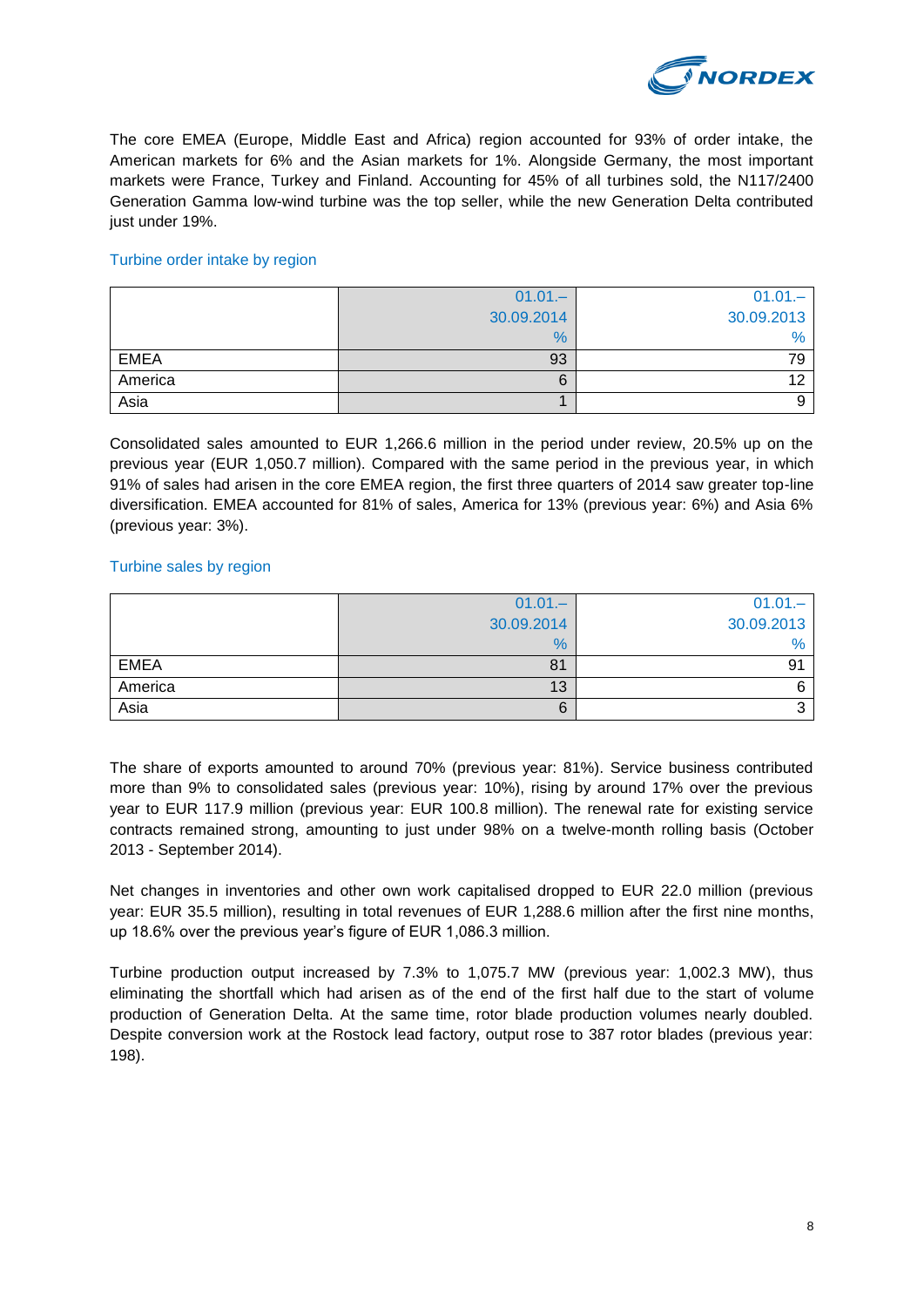

### Production output

|                        |           | $01.01 -$<br>30.09.2014 | $01.01 -$<br>30.09.2013 |
|------------------------|-----------|-------------------------|-------------------------|
| Turbine assembly       | <b>MW</b> | 1,075.7                 | 1,002.3                 |
| of which Europe        | <b>MW</b> | 1,075,7                 | 907.3                   |
| of which United States | <b>MW</b> | 0                       | 64                      |
| of which China         | <b>MW</b> | O                       | 31                      |
| Rotor blade production | Number    | 387                     | 198                     |

In the first nine months of 2014, Nordex installed 437 wind power systems with a combined capacity of 1,067.8 MW for its customers in 16 wind power markets, equivalent to a 15.6% increase over the previous year's figure of 923.7 MW. Of this, EMEA accounted for just under 80% (previous year: 98%), followed by Asia with 11% (previous year: 2%) and America with just under 10% (no installations in the previous year). The main markets were Germany (270.5 MW), Turkey (129.6 MW), Ireland (103.5 MW) and South Africa (102.5 MW).

Thanks to the growth in new turbine business, the book-to-bill ratio amounted to 1.1 (previous year: 1.2). The backlog of firmly financed orders was valued at EUR 1,353.9 million as of 30 September 2014 (previous year: EUR 1,292 million), thus exceeding the end of the previous year by more than 7% (31 December 2013: EUR 1,258.7 million). Nordex expects ordering momentum to accelerate even further towards the end of the year. In addition, Nordex gained further turbine contracts valued at EUR 659 million as of 30 September 2014 (weighted according to order probability: 31 December 2013: EUR 935 million). These contingent orders comprise delivery contracts or corresponding master contracts for turbine deliveries which do not yet satisfy all criteria for immediate commencement.

### **Results of operations and earnings**

In the period under review, Nordex's EBIT margin widened to 4.7% (previous year: 3.0%). The EBIT margin amounted to 5.1% the third quarter (previous year: 4.1%) thanks to economies of scale and particularly also a disproportionately low increase in structural costs. Other operating expenses net of other operating income declined by just under 12% to EUR 60.6 million (previous year: EUR 68.7 million). Structural costs net of amortisation and depreciation increased by 1.6% to EUR 184.5 million (previous year: EUR 181.6 million).

Net finance expense contracted by EUR 2.5 million to EUR 17.8 million (previous year: EUR 20.3 million), thanks to the optimised conditions after the refinancing in the first quarter of 2014. After interest and taxes, Nordex posted consolidated net profit of EUR 28.0 million (previous year: EUR 5.3 million).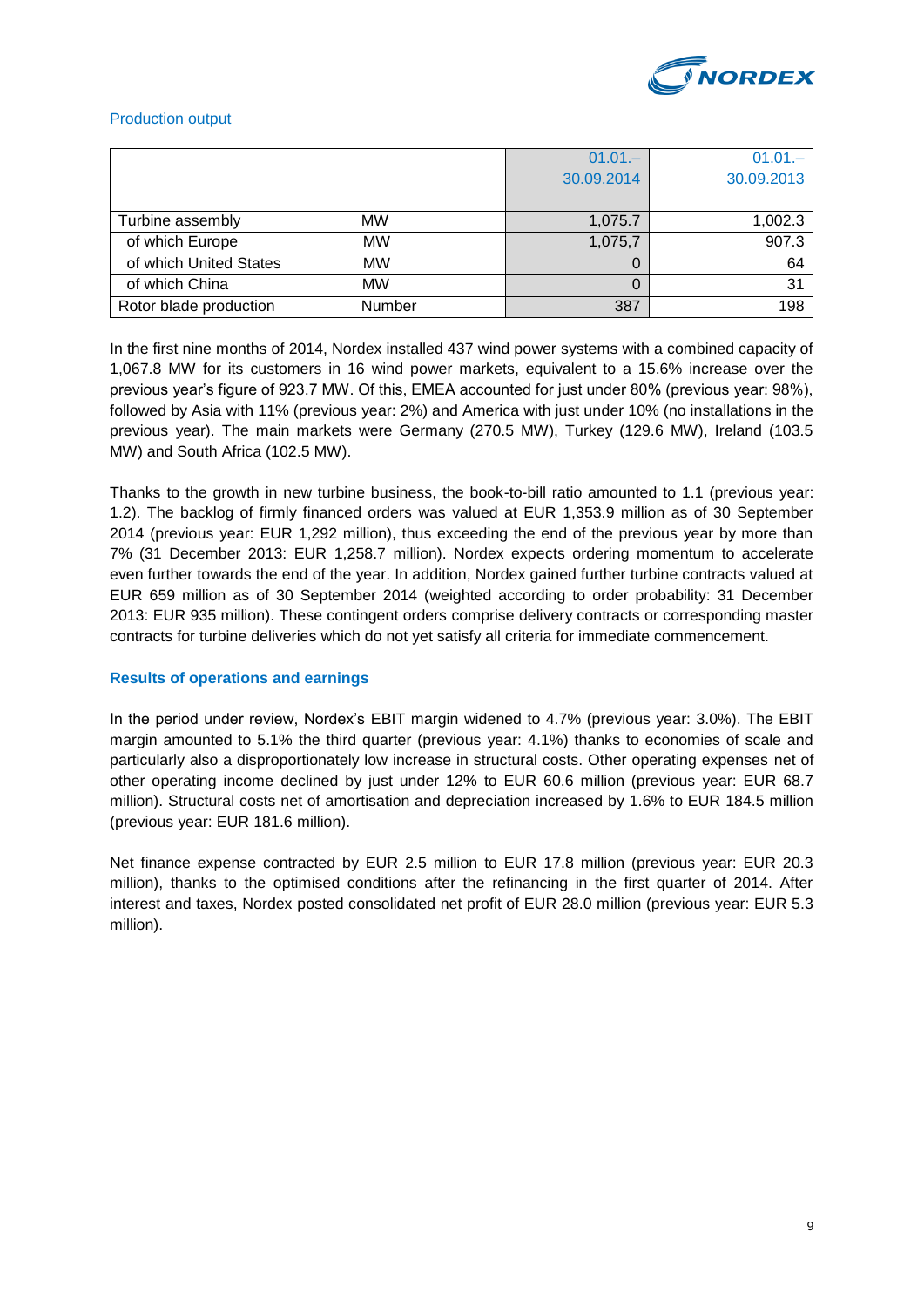

### **Financial condition and net assets**

As of 30 September 2014, the Nordex Group had an equity ratio well in excess of 30%, namely 30.5% (31 December 2013: 30.9%). At EUR 1,266.6 million, total assets were 6.3% higher than at the end of 2013 (31 December 2013: EUR 1,191.4 million). Cash and cash equivalents including fixed-term deposits of EUR 105.0 million amounted to EUR 417.0 million as of 30 September 2014 (31 December 2013: EUR 333.0 million).

Inventories declined by 2.8% to EUR 256.6 million in the first nine months of the year (31 December 2013: EUR 263.9 million). Trade receivables and future receivables from construction contracts dropped by 7.8% to EUR 197.3 million (31 December 2013: EUR 214.0 million). On the other hand, trade payables climbed by 36.7% to EUR 260.2 million (31 December 2013: EUR 190.3 million). Overall, the working capital ratio improved by 5.6 percentage points over the end of 2013 to -3.4% (31 December 2013: 2.2%). This means that the Company's liquidity situation has continued to improve thanks to working capital management and the use of cash discounts.

In the period under review, Nordex generated cash flow from operating activities of EUR 162.7 million (previous year: cash outflow of EUR 58.1 million). Adjusted for the cash inflow of EUR 43.0 million from investing activities (previous year: EUR 46.8 million), free cash flow thus amounted to a positive EUR 119.8 million (previous year: negative EUR 104.9 million). At the same time, net liquidity continued to climb, rising to EUR 263.4 million (31 December 2013: EUR 140.3 million).

### **Capital spending**

Capital spending amounted to EUR 47.8 million in the period under review, just under 5% up on the same period of the previous year (previous year: EUR 45.7 million). The main focus was on capitalised expense on product development (EUR 23.0 million). In addition, there was an increase in spending on production tooling for the new NR 65.5 blade (EUR 6.7 million) and preliminary construction work on the expansion of the rotor blade plant in Rostock (EUR 4.1 million).

#### **Research and development**

In the period under review, product development primarily focused on further work on Generation Delta as well as on enhancements to Generation Gamma. In order to steadily enhance the competitiveness of Nordex turbines and wind farms, the Company's primary goals are to lower the cost of energy in each wind class and to safeguard and improve the basis for the receipt of the necessary approvals and grid connection capabilities.

Generation Delta is the fourth-generation Nordex multi-megawatt platform comprising the N100/3300 turbine for strong winds (IEC 1), the N117/3000 turbine for moderate winds (IEC 2) and the N131/3000 for low winds (IEC 3). The Generation Delta turbines are characterised by larger rotor diameters and a higher nominal output, resulting in gains of up to 31% in annual energy yield. Relevant documentation is available for all Generation Delta turbines, which allows customers and investors to apply for building permits for ten different hub heights between 75 metres and 144 metres.

In addition, all testing and measuring activities required as part of ongoing certification under the international IEC standards were completed for the N100/3300 and N117/3000 turbines already installed. As well as this, work on the development of the N131/3000 turbine was intensified in the period under review. Thus, the rotor blade for the N131/3000 – the NR 65.5 – was presented for the first time at the international "WindEnergy Hamburg" fair in September 2014. Moreover, static testing of the NR 65.5 was successfully completed at the Rostock testing facilities, with the necessary certification achieved, marking a milestone towards the installation of the first prototype. In addition, preliminary production modules for the nacelle were completed at the Rostock facility.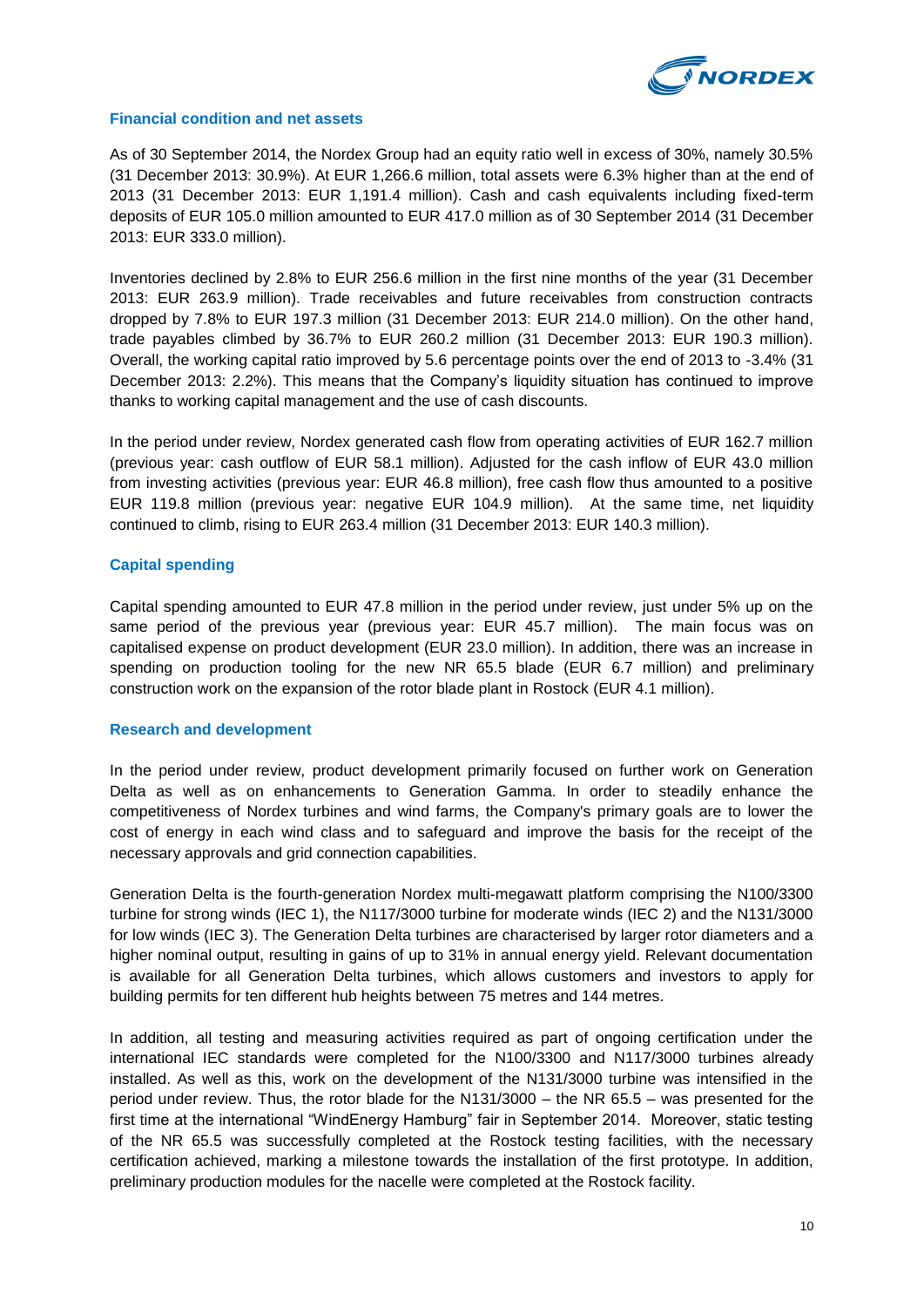

With respect to further enhancements to Generation Gamma, particularly the highly efficient N117/2400 for low-wind locations (IEC3), the main focus in the period under review was on measures to lower equipment costs by means of further design optimisation of the nacelle, blade and towers as well as additions to the pool of suppliers for the principal components. As well as this, development work on the Nordex Anti-Icing System (AIS) continued. Further N117/3000 AIS installations are scheduled to go into operation in Sweden and Finland. Work on migrating the system to the 131-metre rotor of the N131/3000 is ongoing. A further key aspect of engineering entailed projects for satisfying the updated grid connection requirements in existing markets and for ensuring grid conformance in new markets and corresponding modifications to the electrical systems.

### **Employees**

As of the reporting date, the Nordex Group had 2,852 employees, an increase of 11.9% over the previous year (30 September 2013: 2,549). Employee numbers were up 5.5% on the end of 2013 (2,592 employees). This increase was due to new hires in the production and service functions and, regionally, in Germany, where production is based, in newly developed markets (chiefly Finland, South Africa and Uruguay) and in strongly expanding markets (United Kingdom, Ireland and Turkey). At the end of the period under review, 93% of Nordex's employees were based in EMEA, i.e. Europe and South Africa (previous year: 87%), just under 4% in America (previous year: 7%) and 3% in Asia (previous year: 6%).

### **Risks and opportunities**

In the period under review, there were no material changes in the opportunities and risks to the Group's expected performance described in detail in the Nordex SE annual report for 2013. In the assessment of the Management Board, there are currently no significant individual risks that are liable to compromise the Nordex Group's going-concern status. The same is also true with respect to an overall consideration of all risks.

### **Outlook**

The International Monetary Fund (IMF) scaled back its forecast slightly in October and now expects the global economy to expand by 3.3% this year. The emerging markets are set to grow by 4.4% and the developed industrialised nations by 1.8%. Momentum in the Eurozone is expected to be a good deal weaker, with growth coming to only 0.8%. The IMF currently sees pressure coming from the geopolitical turmoil in the Middle East and Ukraine as well as the persistently muted economic conditions in the southern states of the Eurozone.

According to the IMF, the German economy will be able to buck trends in the rest of Europe to some extent and grow by 1.4%. However, short-term confidence indicators such as the ifo business confidence barometer and the BME purchasing managers index have recently weakened somewhat as a result of declining order receipts in German industry and regional political uncertainty.

Factors driving investment in the wind power industry are regionally very disparate at the moment. In some European markets, investors and banks are already adjusting to changing underlying conditions and expected new legislation and have reappraised their projects. Demand for energy is continuing to rise in growth markets such as Turkey and South America, leading to numerous project awards in the recent past. The same thing applies to the US market, although the main factor here is the expiry of the production tax credit (PTC) system.

European wholesale electricity prices and prices of European Union Allowance (EUA) emission trading certificates are currently hovering at a low level and are therefore not providing any incentive for investment. Thus, forward prices in the European Energy Exchange (EEX) in Leipzig for the German market are between EUR 33/MWh and 34/MWh for the coming two years, while prices in the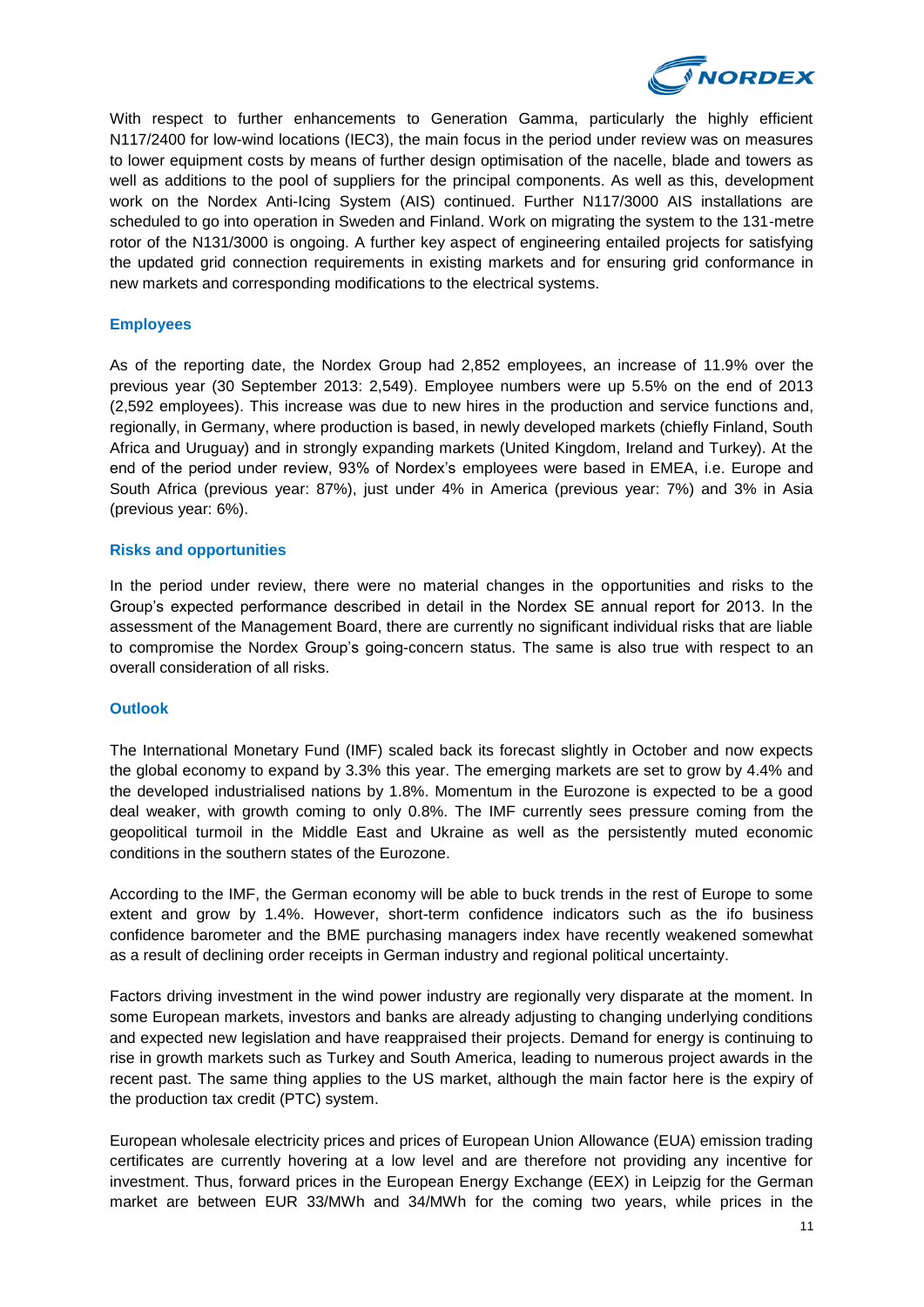

Scandinavian electricity exchange Nordpool have fluctuated between EUR 29/MWh and EUR 31/MWh. Prices of EUAs have recovered somewhat compared with the previous year, amounting to EUR 6.01 per EUA at the end of the period under review.

Danish consulting company MAKE Consulting continues to forecast a sharp increase of over 30% in new installations of wind power systems this year, equivalent to production capacity of just under 45 GW. Whereas the bulk of this will arise in Asia (20 GW), particularly in China (16 GW), the impetus for growth will come from the Americas, where MAKE expects new installed capacity to increase almost three-fold over the previous year to 11 GW thanks to a temporary upswing in the persistently cyclical US market.

A relatively steady volume of just under 14 GW is expected in Nordex's core EMEA region. MAKE has recently scaled back its forecast in this region slightly to reflect more muted growth in Africa. In the German market (1.7 GW installed in the first half of 2014 alone), project developers and investors have now come to terms with the new legislative framework and are stepping up demand again. Onshore turbines, the market addressed by Nordex, will contribute just under 95% to new installed capacity in the global markets.

Bloomberg New Energy Finance rates the long-term outlook for the wind power industry as consistently stable. Between 2013 and 2030, more than 15% of global investments are expected to be channelled into new production capacity in the form of onshore wind power systems, which are becoming competitive relative to other forms of production in a growing number of markets due to declining costs of energy.

On the basis of its strong performance in the first three quarters of 2014, Nordex is raising its guidance for the current year. Management now expects sales of EUR 1.65 - 1.75 billion (previously EUR 1.5 - 1.6 billion). In addition, the EBIT margin is expected to be between 4.5% and 5.0% (previously 4.0 - 5.0%), while the working capital ratio is expected to amount to 0% (previously less than 5%), together with positive free cash flow(previously net cash inflow from operating activities).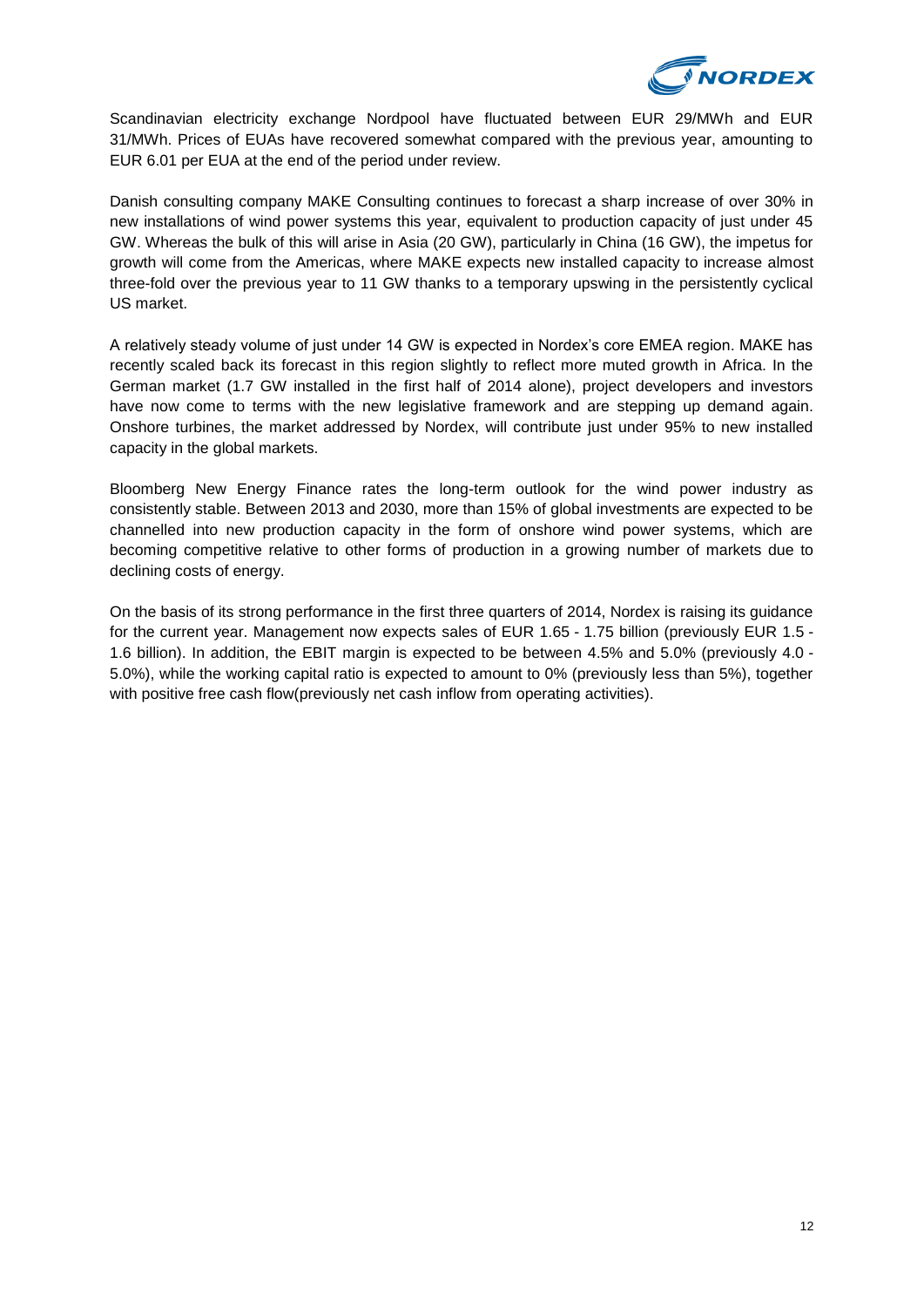

### **Events after the conclusion of the period under review**

In mid October 2014, an important milestone in the development of the N131/3000 was passed ahead of schedule when the external certifier issued the Design Evaluation Conformity Statements (DECS) in accordance with the international IEC standard for the N131/3000 on steel tube towers with hub heights of 99 m, 114 m and 144 m. These certificates confirm that all the necessary technical calculations and documents submitted by Nordex are correct and conform to the applicable international standards.

On 13 October 2014, the Norwegian central bank Norges Bank disclosed that its share in Nordex SE's voting rights had exceeded the 3% threshold on 7 October 2014, standing at 3.01% (2,437,374 voting rights) as of that date.

On 21 October 2014, Nordex announced that it had entered into a contract with Leonidas Associates GmbH, a specialist in the arrangement of sustainable investments. Under this contract, Nordex will install N100/2500 turbines in the 27.5 MW "Haut Plauteau Picard" wind farm.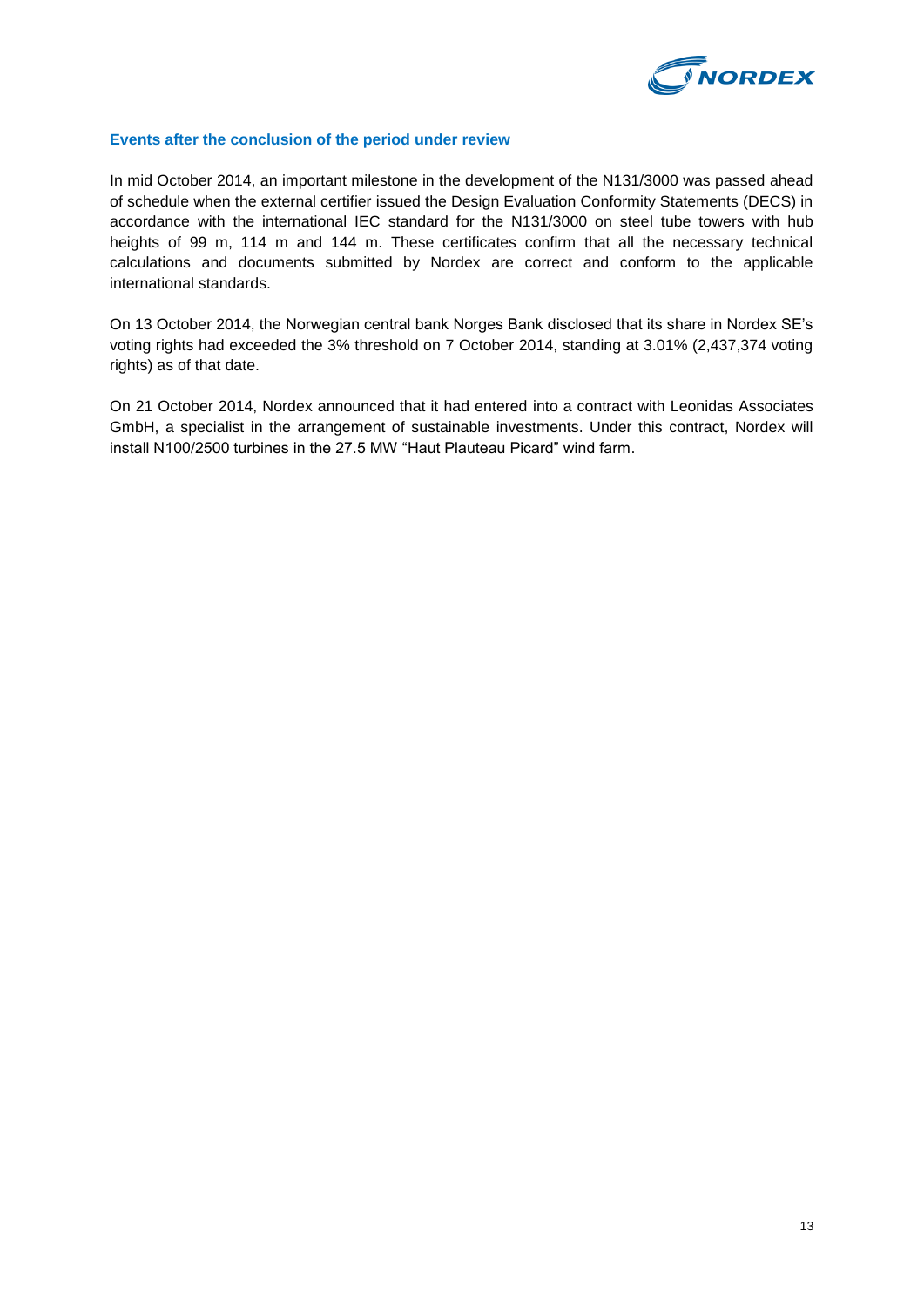

# **Consolidated balance sheet**

as of 30 September 2014

| <b>Assets</b>                                                           | 30.09.2014          | 31.12.2013          |
|-------------------------------------------------------------------------|---------------------|---------------------|
|                                                                         | <b>EUR thousand</b> | <b>EUR thousand</b> |
| Cash and cash equivalents                                               | 311,961             | 332,963             |
| Fixed-term deposits                                                     | 105,000             | 0                   |
| Trade receivables and                                                   |                     |                     |
| future receivables from construction contracts                          | 197,301             | 214,028             |
| Inventories                                                             | 256,612             | 263,905             |
| Income tax refund claims                                                | 636                 | 50                  |
| Other current financial assets                                          | 21,255              | 33,444              |
| Other current non-financial assets                                      | 63,429              | 55,111              |
| <b>Current assets</b>                                                   | 956,194             | 899,501             |
| Property, plant and equipment                                           | 122,866             | 117,369             |
| Goodwill                                                                | 9,960               | 9,960               |
| Capitalised development expense                                         | 103,778             | 94,315              |
| Other intangible assets                                                 | 2,599               | 3,203               |
| <b>Financial assets</b>                                                 | 4,790               | 4,681               |
| Investments in associates                                               | 13,240              | 7,852               |
| Other non-current financial assets                                      | 3,355               | 3,522               |
| Other non-current non-financial assets                                  | 63                  | 101                 |
| Deferred income tax assets                                              | 49,723              | 50,855              |
| <b>Non-current assets</b>                                               | 310,374             | 291,858             |
| <b>Assets</b>                                                           | 1,266,568           | 1,191,359           |
|                                                                         |                     |                     |
| <b>Equity and liabilities</b>                                           | 30.09.2014          | 31.12.2013          |
|                                                                         | <b>EUR thousand</b> | <b>EUR thousand</b> |
|                                                                         |                     |                     |
| Current bank borrowings                                                 | 0                   | 8,408               |
| Trade payables                                                          | 260,157             | 190,250             |
| Income tax liabilities                                                  | 4,112               | 180                 |
| Other current provisions                                                | 57,154              | 45,319              |
| Other current financial liabilities                                     | 23,752              | 20,658              |
| Other current non-financial liabilities                                 | 320,364             | 320,423             |
| <b>Current liabilities</b>                                              | 665,539             | 585,237             |
| Non-current bank borrowings                                             | 0                   | 16,916              |
| Pensions and similar obligations                                        | 1,468               | 1,442               |
|                                                                         | 19,951              | 17,138              |
| Other non-current provisions<br>Other non-current financial liabilities | 154,555             | 167,614             |
| Other non-current non-financial liabilities                             | 1,875               | 1,955               |
| Deferred income tax liabilities                                         | 36,317              | 32,922              |
| <b>Non-current liabilities</b>                                          | 214,166             | 237,987             |
|                                                                         | 80,882              | 80,882              |
| Subscribed capital<br>Share premium                                     | 242,614             | 242,888             |
| Other retained earnings                                                 | $-10,920$           | $-10,920$           |
| Cash flow hedges                                                        | $-2,049$            | 6,163               |
| Foreign-currency adjustment item                                        | 2,588               | 3,344               |
| Consolidated net profit carried forward                                 | 45,778              | 45,778              |
| Consolidated net profit                                                 | 27,970              | $\mathbf 0$         |
| Share in equity                                                         |                     |                     |
| attributable to parent company's equity holders                         | 386,863             | 368,135             |
| <b>Equity</b>                                                           | 386,863             | 368,135             |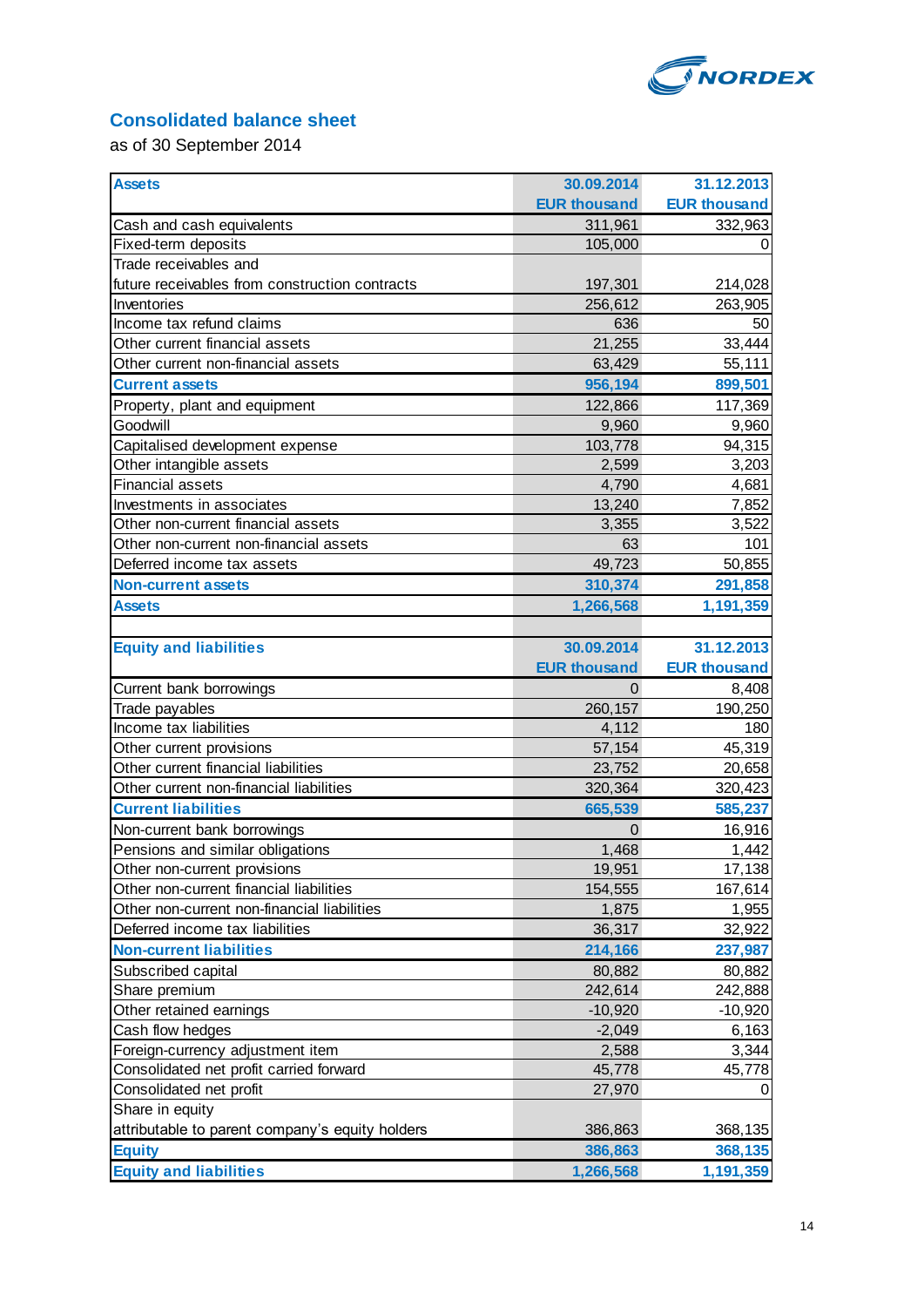

# **Consolidated income statement**

### for the period from 1 January to 30 September 2014

|                                           | $01.01 -$           | $01.01 -$           | $01.07 -$           | $01.07 -$           |
|-------------------------------------------|---------------------|---------------------|---------------------|---------------------|
|                                           | 30.09.2014          | 30.09.2013          | 30.09.2014          | 30.09.2013          |
|                                           | <b>EUR thousand</b> | <b>EUR thousand</b> | <b>EUR thousand</b> | <b>EUR thousand</b> |
| Sales                                     | 1,266,644           | 1,050,734           | 451,211             | 390,116             |
| Changes in inventories and other          |                     |                     |                     |                     |
| own work capitalised                      | 22,004              | 35,528              | 62,973              | 12,461              |
| <b>Total revenues</b>                     | 1,288,648           | 1,086,262           | 514,184             | 402,577             |
| Other operating income                    | 24.056              | 11,894              | 4,592               | 5,443               |
| Cost of materials                         | $-1,014,465$        | $-844.578$          | $-409,260$          | $-310,398$          |
| Staff costs                               | $-123.967$          | $-112,951$          | $-42,975$           | $-38,294$           |
| Depreciation/amortisation                 | $-29.720$           | $-29,033$           | $-10,983$           | $-10,774$           |
| Other operating expenses                  | $-84.609$           | $-80,561$           | $-32,679$           | $-32,539$           |
| Earnings before interest and taxes (EBIT) | 59.943              | 31,033              | 22,879              | 16,015              |
| Income from investments                   | 330                 | 254                 | $\Omega$            | $\Omega$            |
| Net profit/loss from at-equity valuation  | $-2.613$            | $-294$              | $-314$              | $-131$              |
| Other interest and similar income         | 1.589               | 1,460               | 614                 | 264                 |
| Interest and similar expenses             | $-17,106$           | $-21,704$           | $-5,224$            | $-7,957$            |
| <b>Net finance expense</b>                | $-17,800$           | $-20,284$           | $-4,924$            | $-7,824$            |
| Net profit from ordinary activity         | 42.143              | 10,749              | 17,955              | 8,191               |
| Income taxes                              | $-14,173$           | $-5,450$            | $-6,498$            | $-4,159$            |
| <b>Consolidated profit</b>                | 27,970              | 5,299               | 11,457              | 4,032               |
| Of which attributable to:                 |                     |                     |                     |                     |
| Parent company's equity holders           | 27,970              | 5.279               | 11,457              | 4,032               |
| Non-controlling interests                 | $\mathbf{0}$        | 20                  | 0                   | $\Omega$            |
|                                           |                     |                     |                     |                     |
| Earnings per share (in EUR)               |                     |                     |                     |                     |
| Basic*                                    | 0.35                | 0.07                | 0.14                | 0.05                |
| Diluted**                                 | 0.35                | 0.07                | 0.14                | 0.05                |

\*based on a weighted average of 80.882 million shares (previous year 73.529 million shares) \*\*based on a weighted average of 80.957 million shares (previous year 73.529 million shares)

# **Consolidated statement of comprehensive income**

for the period from 1 January to 30 September 2014

|                                                 | $01.01 -$           | $01.01 -$           |
|-------------------------------------------------|---------------------|---------------------|
|                                                 | 30.09.2014          | 30.09.2013          |
|                                                 | <b>EUR thousand</b> | <b>EUR thousand</b> |
| <b>Consolidated profit</b>                      | 27,970              | 5,299               |
| Other comprehensive income                      |                     |                     |
| Items which may be recycled to profit and loss  |                     |                     |
|                                                 |                     |                     |
| Foreign currency translation difference         | $-756$              | 2.051               |
| Cash flow hedges                                | $-11,732$           | 12,421              |
| Deferred income taxes                           | 3,520               | $-3,726$            |
| Items which are not recycled to profit and loss |                     |                     |
| Remeasurement of defined benefit pension plans  |                     |                     |
|                                                 | $\Omega$            | -18                 |
| Deferred income taxes                           | $\Omega$            | 6                   |
| <b>Consolidated comprehensive income</b>        | 19,002              | 16,033              |
| Of which attributable to:                       |                     |                     |
| Parent company's equity holders                 | 19,002              | 16,013              |
| Non-controlling interests                       | $\Omega$            | 20                  |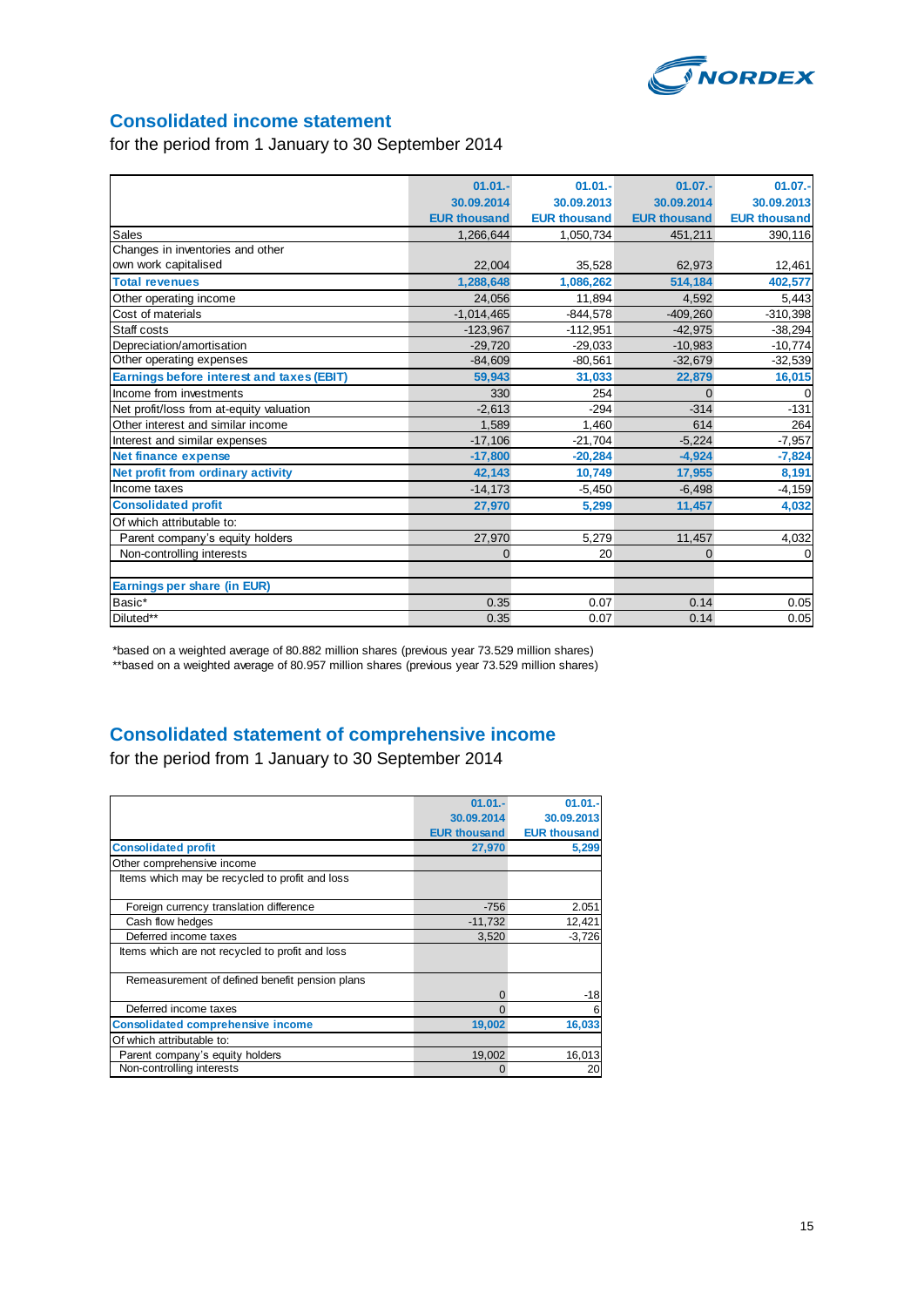

# **Consolidated cash flow statement**

for the period from 1 January to 30 September 2013

|             |                                                                            | $01.01 -$           | $01.01 -$           |
|-------------|----------------------------------------------------------------------------|---------------------|---------------------|
|             |                                                                            | 30.09.2014          | 30.09.2013          |
|             |                                                                            | <b>EUR thousand</b> | <b>EUR thousand</b> |
|             | <b>Operating activities:</b>                                               |                     |                     |
|             | Consolidated profit                                                        | 27,970              | 5,299               |
| $\ddot{}$   | Depreciation/amortisation of non-current assets                            | 29,720              | 29,033              |
|             | <b>Consolidated profit plus depreciation/amortisation</b>                  | 57,690              | 34,332              |
|             | +/- Decrease/increase in inventories                                       | 7,293               | $-15,855$           |
|             | +/- Decrease/increase in trade receivables and                             |                     |                     |
|             | future receivables from construction contracts                             | 16,727              | $-68,920$           |
| $\ddot{}$   | Increase in trade payables                                                 | 69,907              | 36,951              |
|             | Decrease in prepayments received - non-capitalised -                       | $-6,720$            | $-18,926$           |
|             | Payments received from/made for changes in working capital                 | 87,207              | $-66,750$           |
|             | +/- Decrease/increase in other assets not allocated to investing or        |                     |                     |
|             | financing activities                                                       | 4,115               | $-31,208$           |
| $\ddot{}$   | Increase in pension provisions                                             | 26                  | 48                  |
|             | +/- Increase/decrease in other provisions                                  | 14,648              | $-12,581$           |
|             | -/+ Increase/decrease in other liabilities not allocated to investing or   |                     |                     |
|             | financing activities                                                       | $-2,672$            | 8,322               |
|             | -/+ Profit/loss from the disposal of non-current assets                    | $-6,085$            | 1,548               |
|             | Other interest and similar income                                          | $-1.589$            | $-1,460$            |
| $\ddot{}$   | Interest received                                                          | 1,566               | 1,195               |
| $\ddotmark$ | Interest and similar expenses                                              | 17,106              | 21,704              |
|             | Interest paid                                                              | $-19.137$           | $-23,696$           |
| $\ddot{}$   | Income taxes                                                               | 14,173              | 5,450               |
|             | Taxes paid                                                                 | $-1,536$            | $-558$              |
| $-/+$       | Other non-cash income/expenses                                             | $-2,778$            | 5,588               |
|             | Payments received from/made for operating activities                       | 17,837              | $-25,648$           |
| Ξ           | <b>Cash flow from operating activities</b>                                 | 162,734             | $-58,066$           |
|             | <b>Investing activities:</b>                                               |                     |                     |
| $\ddot{}$   | Payments received from the disposal of property, plant and equipment/      |                     |                     |
|             | intangible assets                                                          | 10,337              | 561                 |
|             | Payments made for investments in property, plant and equipment/            |                     |                     |
|             | intangible assets                                                          | -47,784             | $-45,725$           |
|             | Payments received from the disposal of financial assets                    | 2,910               | 894                 |
|             | Payments made for investments in financial assets                          | $-8,426$            | $-2,547$            |
|             | <b>Cash flow from investing activities</b>                                 | $-42,963$           | $-46,817$           |
|             | <b>Financing activities:</b>                                               |                     |                     |
|             | Bank loans repaid                                                          | $-25,316$           | $-25,703$           |
|             | Amounts invested in fixed-term deposits                                    | $-105,000$          | 0                   |
|             | Repayment of finance leases                                                | $-12,963$           | $\mathbf 0$         |
|             | <b>Cash flow from financing activities</b>                                 | $-143,279$          | $-25,703$           |
|             | Cash change in cash and cash equivalents                                   | $-23,508$           | $-130,586$          |
| $\ddot{}$   | Cash and cash equivalents at the beginning of the period                   | 332,963             | 274,779             |
| +           | Changes due to additions to companies consolidated                         | $\overline{0}$      | 72                  |
|             | +/- Exchange rate-induced change in cash and cash equivalents              | 2,506               | $-5,679$            |
| Ξ.          | Cash and cash equivalents at the end of the period                         |                     |                     |
|             | (Cash and cash equivalents carried on the face of the consolidated balance |                     |                     |
|             | sheet)                                                                     | 311,961             | 138,568             |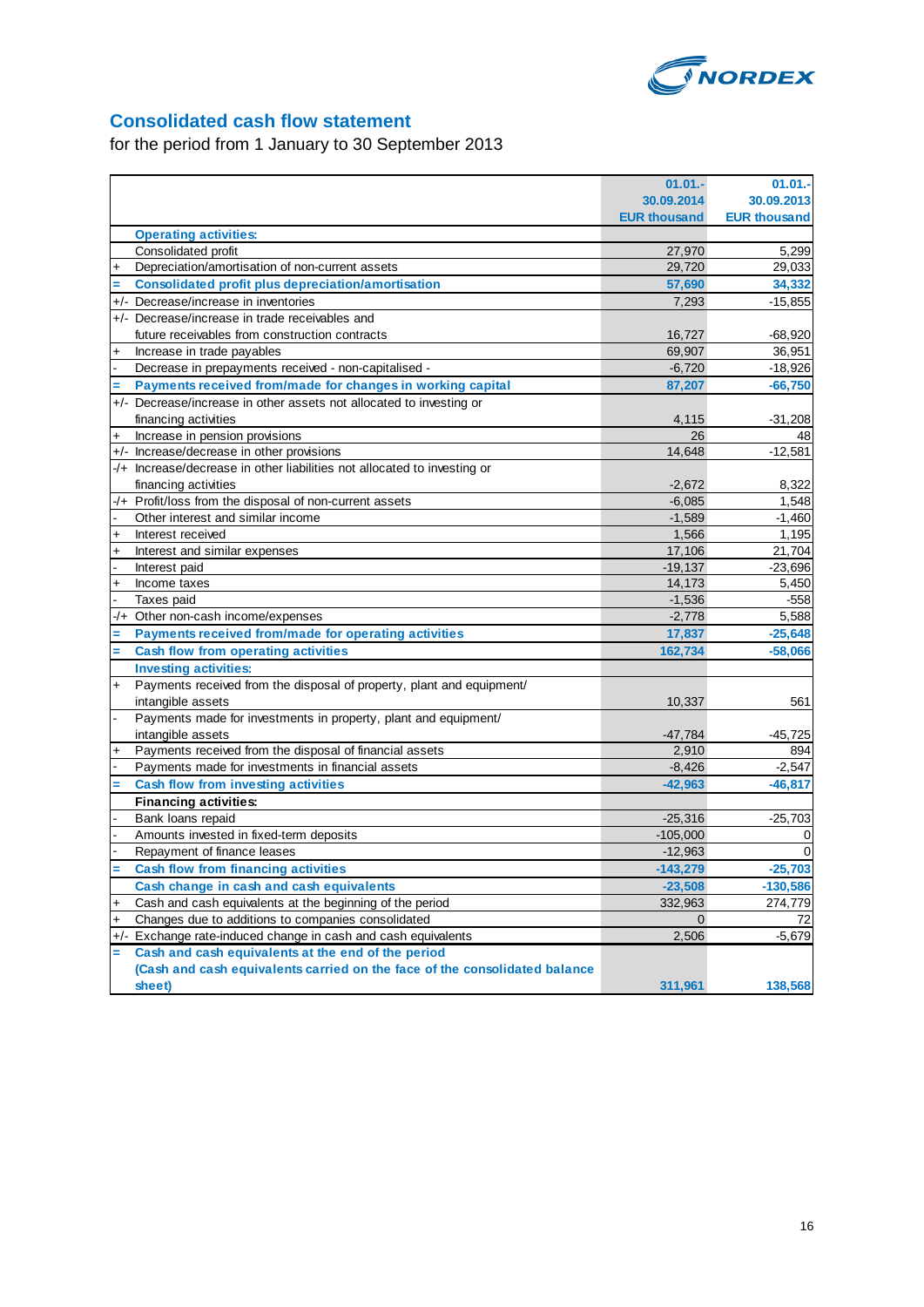

# **Consolidated statement of changes in equity**

|                                                | <b>Subscribed</b><br>capital | <b>Share</b><br>premium | <b>Other</b><br>retained<br>earnings | <b>Cash flow</b><br>hedges | <b>Foreign</b><br>currency<br>adjustment<br>item |
|------------------------------------------------|------------------------------|-------------------------|--------------------------------------|----------------------------|--------------------------------------------------|
|                                                | <b>EUR thousand</b>          | <b>EUR thousand</b>     | <b>EUR thousand</b>                  | <b>EUR thousand</b>        | <b>EUR thousand</b>                              |
| 01.01.2014                                     | 80,882                       | 242,888                 | $-10,920$                            | 6,163                      | 3,344                                            |
| Employee stock option programme                | $\Omega$                     | $-274$                  | $\Omega$                             | $\Omega$                   | $\Omega$                                         |
| Consolidated comprehensive income              | $\Omega$                     | $\overline{0}$          | $\mathbf{0}$                         | $-8,212$                   | $-756$                                           |
| Consolidated profit                            | $\Omega$                     | 0                       | $\Omega$                             | 0                          |                                                  |
| Other comprehensive income                     |                              |                         |                                      |                            |                                                  |
| Items which may be recycled to profit and loss |                              |                         |                                      |                            |                                                  |
| Foreign currency translation difference        | $\Omega$                     | $\overline{0}$          | $\Omega$                             | $\Omega$                   | $-756$                                           |
| Cash flow hedges                               | $\Omega$                     | 0                       | $\Omega$                             | $-11,732$                  | $\mathbf 0$                                      |
| Deferred income taxes                          | $\Omega$                     | $\Omega$                | $\Omega$                             | 3,520                      | $\Omega$                                         |
| 30.09.2014                                     | 80,882                       | 262,614                 | $-10,920$                            | $-2,049$                   | 2,588                                            |

|                                                | <b>Consolidated</b> | <b>Consolidated</b> | <b>Capital</b>      | <b>Total</b>        |
|------------------------------------------------|---------------------|---------------------|---------------------|---------------------|
|                                                | net profit          | net profit/loss     | attributable to     | equity              |
|                                                | carried             |                     | the                 |                     |
|                                                | forward             |                     | parent              |                     |
|                                                |                     |                     | company's           |                     |
|                                                |                     |                     | equity              |                     |
|                                                |                     |                     | holders             |                     |
|                                                |                     |                     |                     |                     |
|                                                |                     |                     |                     |                     |
|                                                |                     |                     |                     |                     |
|                                                | <b>EUR thousand</b> | <b>EUR thousand</b> | <b>EUR thousand</b> | <b>EUR thousand</b> |
| 01.01.2014                                     | 45,778              | 0                   | 368,135             | 368,135             |
| Employee stock option programme                | $\Omega$            | 0                   | $-274$              | $-274$              |
| Consolidated comprehensive income              | $\Omega$            | 27,970              | 19,002              | 19,002              |
| Consolidated profit                            | $\Omega$            | 27,970              | 27,970              | 27,970              |
| Other comprehensive income                     |                     |                     |                     |                     |
| Items which may be recycled to profit and loss |                     |                     |                     |                     |
|                                                |                     |                     |                     |                     |
| Foreign currency translation difference        | $\mathbf{0}$        | 0                   | $-756$              | $-756$              |
| Cash flow hedges                               | $\Omega$            | 0                   | $-11,732$           | $-11,732$           |
| Deferred income taxes                          | $\Omega$            | $\Omega$            | 3,520               | 3,520               |
| 30.09.2014                                     | 45,778              | 27,970              | 386,863             | 386,863             |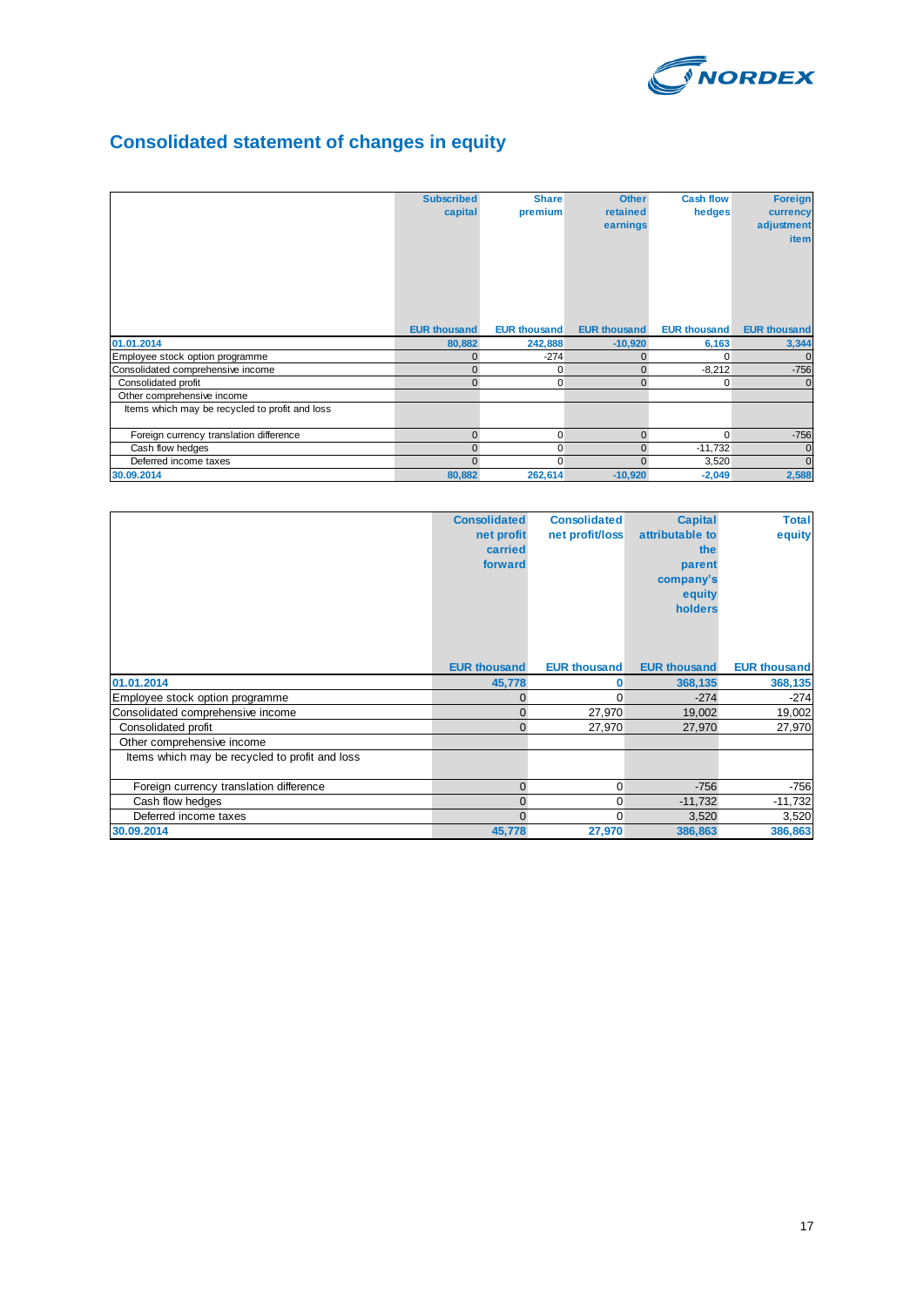

# **Consolidated statement of changes in equity**

|                                                 | <b>Subscribed</b><br>capital | <b>Share</b><br>premium | <b>Other</b><br>retained<br>earnings | <b>Cash flow</b><br>hedges | <b>Foreign</b><br>currency<br>adjustment<br>item |
|-------------------------------------------------|------------------------------|-------------------------|--------------------------------------|----------------------------|--------------------------------------------------|
|                                                 | <b>EUR thousand</b>          | <b>EUR thousand</b>     | <b>EUR thousand</b>                  | <b>EUR thousand</b>        | <b>EUR thousand</b>                              |
| 01.01.2013                                      | 73,529                       | 179,256                 | $-10,876$                            | $-1,419$                   | 3,836                                            |
| Changes in the companies consolidated           | $\Omega$                     | $\Omega$                | $\mathbf{0}$                         | $\Omega$                   |                                                  |
| Employee stock option programme                 | $\Omega$                     | 58                      | $\Omega$                             | $\Omega$                   | $\Omega$                                         |
| Consolidated comprehensive income               | $\Omega$                     | 0                       | $-12$                                | 8,695                      | 2,051                                            |
| Consolidated profit                             | $\Omega$                     | 0                       | $\Omega$                             | $\Omega$                   |                                                  |
| Other comprehensive income                      |                              |                         |                                      |                            |                                                  |
| Items which may be recycled to profit and loss  |                              |                         |                                      |                            |                                                  |
| Foreign currency translation difference         | $\mathbf{0}$                 | $\mathbf 0$             | $\overline{0}$                       | $\Omega$                   | 2,051                                            |
| Cash flow hedges                                | $\Omega$                     | 0                       | $\overline{0}$                       | 12,421                     | $\mathbf 0$                                      |
| Deferred income taxes                           | $\Omega$                     | $\overline{0}$          | $\Omega$                             | $-3.726$                   | $\overline{0}$                                   |
| Items which are not recycled to profit and loss |                              |                         |                                      |                            |                                                  |
| Remeasurement of defined benefit pension plans  |                              |                         |                                      |                            |                                                  |
|                                                 | $\Omega$                     | 0                       | $-18$                                | 0                          | $\overline{0}$                                   |
| Deferred income taxes                           | $\Omega$                     | $\Omega$                | 6                                    | $\Omega$                   | $\Omega$                                         |
| 30.09.2013                                      | 73,529                       | 179,314                 | $-10,888$                            | 7,276                      | 5,887                                            |

|                                                 | <b>Consolidated</b><br>net profit<br>carried<br>forward | <b>Consolidated</b><br>net profit/loss | attributable to<br>the<br>parent<br>company's<br>equity<br>holders | <b>Capital Non-controlling</b><br><b>interests</b> | <b>Total</b><br>equity |
|-------------------------------------------------|---------------------------------------------------------|----------------------------------------|--------------------------------------------------------------------|----------------------------------------------------|------------------------|
|                                                 | <b>EUR thousand</b>                                     | <b>EUR thousand</b>                    | <b>EUR thousand</b>                                                | <b>EUR thousand</b>                                | <b>EUR thousand</b>    |
| 01.01.2013                                      | 34.391                                                  | 0                                      | 278,717                                                            | 275                                                | 278,992                |
| Changes in the companies consolidated           | $-176$                                                  | $-80$                                  | $-256$                                                             | $-295$                                             | $-551$                 |
| Employee stock option programme                 | $\Omega$                                                | $\Omega$                               | 58                                                                 | $\Omega$                                           | 58                     |
| Consolidated comprehensive income               | $\overline{0}$                                          | 5.279                                  | 16.013                                                             | 20                                                 | 16,033                 |
| Consolidated profit                             | $\Omega$                                                | 5,279                                  | 5,279                                                              | 20                                                 | 5,299                  |
| Other comprehensive income                      |                                                         |                                        |                                                                    |                                                    |                        |
| Items which may be recycled to profit and loss  |                                                         |                                        |                                                                    |                                                    |                        |
| Foreign currency translation difference         | $\overline{0}$                                          | 0                                      | 2,051                                                              | 0                                                  | 2,051                  |
| Cash flow hedges                                | $\Omega$                                                | 0                                      | 12.421                                                             | 0                                                  | 12,421                 |
| Deferred income taxes                           | $\Omega$                                                | $\Omega$                               | $-3.726$                                                           | $\Omega$                                           | $-3,726$               |
| Items which are not recycled to profit and loss |                                                         |                                        |                                                                    |                                                    |                        |
| Remeasurement of defined benefit pension plans  |                                                         |                                        |                                                                    |                                                    |                        |
|                                                 | $\Omega$                                                | 0                                      | $-18$                                                              | 0                                                  | $-18$                  |
| Deferred income taxes                           | $\Omega$                                                | $\Omega$                               | 6                                                                  | $\mathbf 0$                                        | 6                      |
| 30.09.2013                                      | 34,215                                                  | 5,199                                  | 294,532                                                            | $\bf{0}$                                           | 294,532                |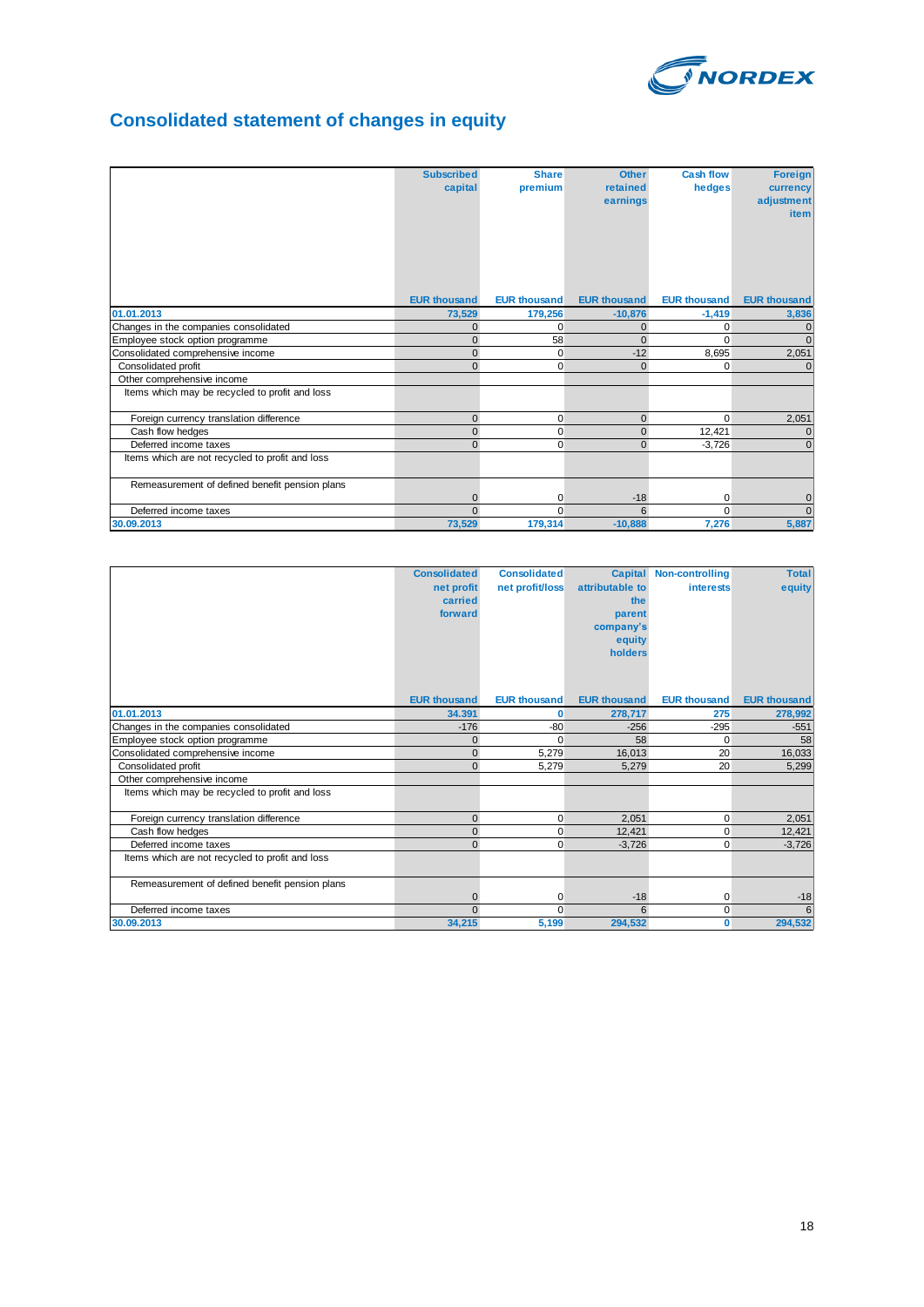

### **Notes on the interim consolidated financial statements**

as of 30 September 2014

### **I. General**

The interim consolidated financial statements of Nordex SE and its subsidiaries for the first nine months as of 30 September 2014, which have not been audited or reviewed by a statutory auditor, were prepared in accordance with the International Financial Reporting Standards (IFRS) issued by the International Accounting Standards Board (IASB) as endorsed by the European Union. In this connection, all International Financial Reporting Standards and Interpretations, particularly IAS 34 Interim Financial Reporting, binding as of 30 September 2014 were applied.

These interim financial statements must be read in conjunction with the consolidated annual financial statements for 2013. Further information on the accounting principles applied can be found in the notes to the consolidated financial statements. The consolidated financial statements for 2013 are available on the Internet at www.nordex-online.com in the Investor Relations section.

In the absence of express reference to any changes, the recognition and measurement principles applied to the consolidated financial statements as of 31 December 2013 are also used in the interim financial statements as of 30 September 2014.

The income statement has again been prepared in accordance with the total cost method.

The business results for the first nine months of 2014 are not necessarily an indication of expected results for the year as a whole. Any irregular expenses occurring in the year are only included or deferred in the interim financial report to the extent that such inclusion or deferral would also be reasonable at the end of the year.

The interim financial statements were prepared in the Group currency, i.e. the euro.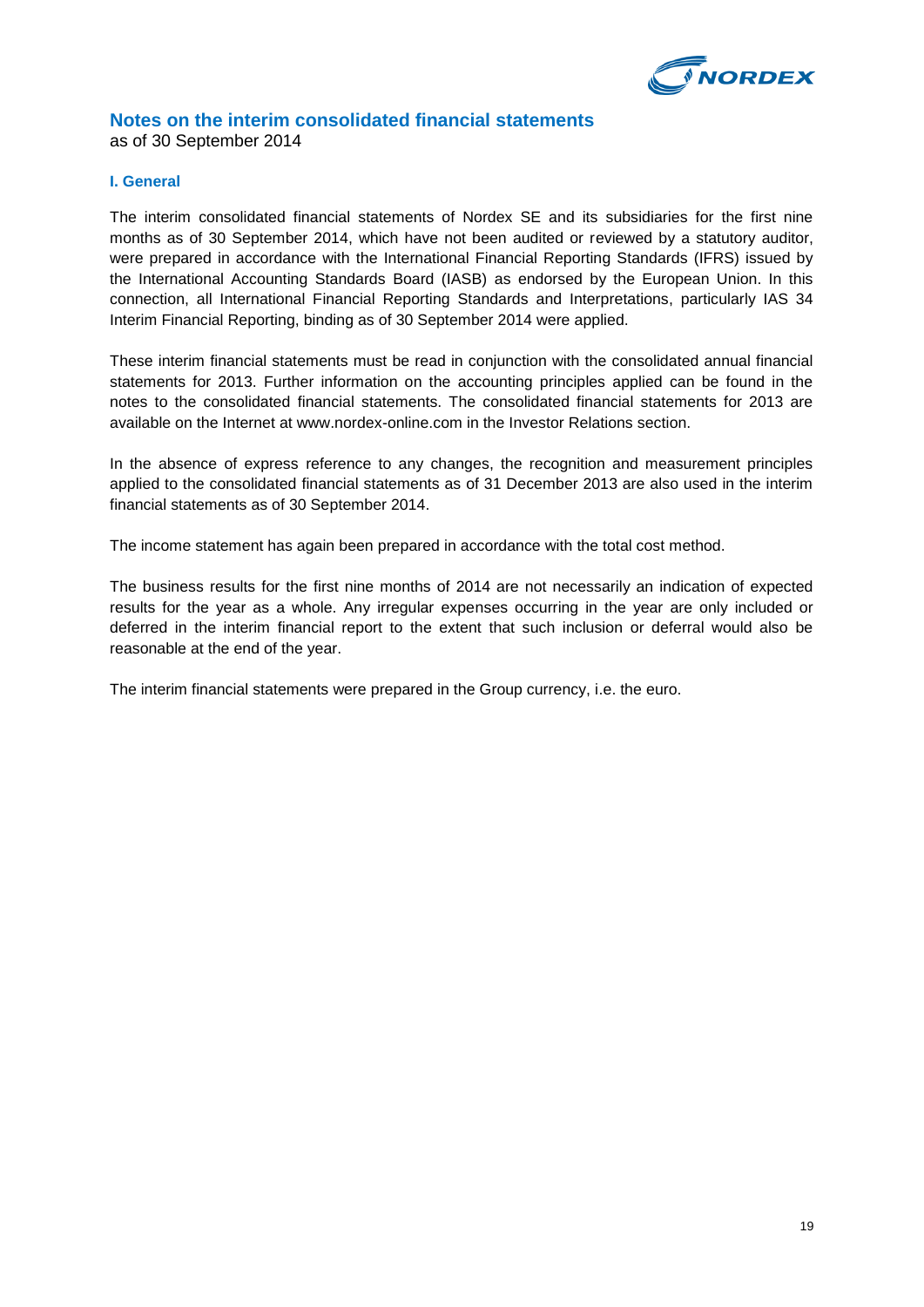

### **II. Notes on the balance sheet**

### Current assets

Trade receivables and future receivables from construction contracts stood at EUR 197.3 million as of 30 September 2014 (31 December 2013: EUR 214.0 million) and include impairments of EUR 1.7 million (31 December 2013: EUR 1.8 million). Of the future (gross) receivables from construction contracts of EUR 1,685.1 million (31 December 2013: EUR 1,178.7 million), prepayments received of EUR 1,539.5 million (31 December 2013: EUR 1,026.4 million) were capitalised. In addition, prepayments received of EUR 250.1 million (31 December 2013: EUR 256.8 million) were reported within other current non-financial liabilities.

#### Non-current assets

Changes in non-current assets are set out in the statement of changes in property, plant and equipment and intangible assets. As of 30 September 2014, capital spending was valued at EUR 47.8 million, while depreciation/amortisation expense came to EUR 29.7 million. Capital spending comprised capitalised development costs and particularly also tooling for the new NR 65.5 blade as well as the construction of a new production hall in Rostock. The disposals of property, plant and equipment chiefly relate to the sale of the production facilities in the United States.

Deferred income tax assets primarily comprise unused tax losses which the Company expects to be able to utilise against corporate and trade tax.

### Statement of changes in property, plant and equipment and intangible assets

|                                                   | <b>Historical cost</b> |                     |                     |                                     |                     |                       |  |
|---------------------------------------------------|------------------------|---------------------|---------------------|-------------------------------------|---------------------|-----------------------|--|
|                                                   | <b>Initial</b>         | <b>Additions</b>    |                     | <b>Disposals Reclassi fications</b> | Foreign             | <b>Closing amount</b> |  |
|                                                   | amount                 |                     |                     |                                     | currency            |                       |  |
|                                                   |                        |                     |                     |                                     |                     |                       |  |
|                                                   | 01.01.2014             |                     |                     |                                     |                     | 30.09.2014            |  |
|                                                   | <b>EUR thousand</b>    | <b>EUR thousand</b> | <b>EUR thousand</b> | <b>EUR thousand</b>                 | <b>EUR thousand</b> | <b>EUR thousand</b>   |  |
| <b>Property, plant and equipment</b>              |                        |                     |                     |                                     |                     |                       |  |
| Land and buildings                                | 87,340                 | 592                 | 17,162              | 720                                 | 1,452               | 72,942                |  |
| Technical equipment and machinery                 | 91,748                 | 10,476              | 4,888               | 8,486                               | 1,442               | 107,264               |  |
| Other equipment, operating and business equipment | 49,466                 | 7,454               | 2,914               | $-685$                              | 851                 | 54,172                |  |
| Prepayments made and assets under construction    | 10,453                 | 5,605               |                     | $-8,521$                            | 20                  | 7,557                 |  |
| Total property, plant and equipment               | 239,007                | 24,127              | 24,964              | 0                                   | 3,765               | 241,935               |  |
| Intangible assets                                 |                        |                     |                     |                                     |                     |                       |  |
| Goodwill                                          | 14,461                 |                     |                     | 0                                   | 0                   | 14,461                |  |
| Capitalised development expense                   | 137,283                | 22,926              | 16.635              | 0                                   | $\mathbf{0}$        | 143,574               |  |
| Other intangible assets                           | 24,309                 | 731                 | 5,959               | 0                                   | 345                 | 19,426                |  |
| <b>Total intangible assets</b>                    | 176,053                | 23,657              | 22,594              | 0                                   | 345                 | 177,461               |  |

|                                                   | <b>Depreciation/amortisation</b> |                     |                     |                                     |                     |                       |                     | <b>Carrying amount</b> |
|---------------------------------------------------|----------------------------------|---------------------|---------------------|-------------------------------------|---------------------|-----------------------|---------------------|------------------------|
|                                                   | <b>Initial</b>                   | <b>Additions</b>    |                     | <b>Disposals</b> Reclassi fications | <b>Foreign</b>      | <b>Closing amount</b> | 30.09.2014          | 31.12.2013             |
|                                                   | amount                           |                     |                     |                                     | currency            |                       |                     |                        |
|                                                   | 01.01.2014                       |                     |                     |                                     |                     | 30.09.2014            |                     |                        |
|                                                   | <b>EUR thousand</b>              | <b>EUR thousand</b> | <b>EUR thousand</b> | <b>EUR thousand</b>                 | <b>EUR thousand</b> | <b>EUR thousand</b>   | <b>EUR thousand</b> | <b>EUR thousand</b>    |
| <b>Property, plant and equipment</b>              |                                  |                     |                     |                                     |                     |                       |                     |                        |
| Land and buildings                                | 45,541                           | 1,193               | 16,554              | 154                                 | 1,406               | 31,740                | 41,202              | 41,799                 |
| Technical equipment and machinery                 | 45.323                           | 9,401               | 3.304               |                                     | 1.149               | 52.569                | 54,695              | 46,425                 |
| Other equipment, operating and business equipment | 30,420                           | 5,500               | 2.033               | $-154$                              | 646                 | 34.379                | 19.793              | 19,046                 |
| Prepayments made and assets under construction    | 354                              |                     | $\Omega$            |                                     | 27                  | 381                   | 7,176               | 10,099                 |
| <b>Total property, plant and equipment</b>        | 121,638                          | 16,094              | 21.891              |                                     | 3.228               | 119,069               | 122,866             | 117,369                |
| Intangible assets                                 |                                  |                     |                     |                                     |                     |                       |                     |                        |
| Goodwill                                          | 4.501                            |                     | $\Omega$            |                                     | $\Omega$            | 4.501                 | 9.960               | 9,960                  |
| Capitalised development expense                   | 42,968                           | 12,294              | 15,466              |                                     | $\Omega$            | 39,796                | 103,778             | 94,315                 |
| Other intangible assets                           | 21,106                           | 1,332               | 5,949               |                                     | 338                 | 16,827                | 2,599               | 3,203                  |
| <b>Total intangible assets</b>                    | 68.575                           | 13.626              | 21.415              |                                     | 338                 | 61.124                | 116.337             | 107,478                |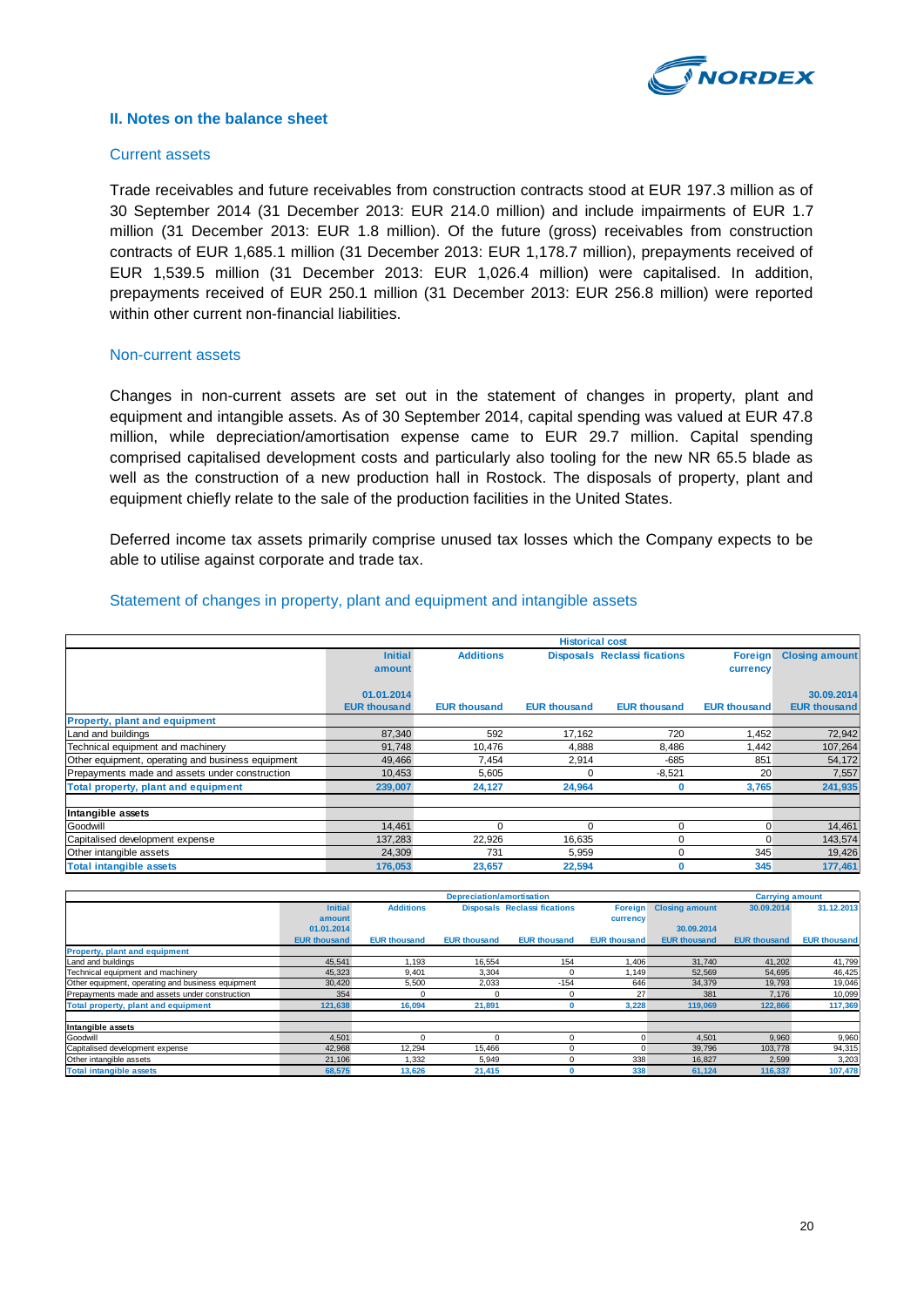

### Current liabilities

Current liabilities comprise trade payables of EUR 260.2 million and chiefly also prepayments received of EUR 250.1 million.

### Non-current liabilities

Non-current liabilities chiefly comprise a corporate bond issued by Nordex SE. The bond has a fixed coupon of 6.375% p.a. and a tenor of five years expiring on 12 April 2016.

In addition, the Nordex Group has a syndicated multi-currency credit facility of EUR 550 million, which was renewed on 24 February 2014 on substantially improved terms and expires on 30 June 2017.

On 22 April 2014, the Nordex Group successfully completed negotiations with the European Investment Bank for a facility of up to EUR 100 million to fund its research and development activities.

Collateral was provided in the form of land changes as well as pledges on assets. The borrowers and guarantors are Nordex SE and other main Nordex Group companies.

All facilities/loans are subject to uniform financial and non-financial covenants such as equity ratio, leverage, interest coverage and order receipts, compliance with which is confirmed in quarterly reports to the banks. The banks may only terminate the existing facilities for good cause, which includes the breach of the financial covenants.

The syndicated loan obtained from KfW to finance rotor blade production in Rostock was prematurely repaid on 29 August 2014.

### **Equity**

Reference should be made to the Nordex Group's statement of changes in equity (see page 17) for a breakdown of changes in equity.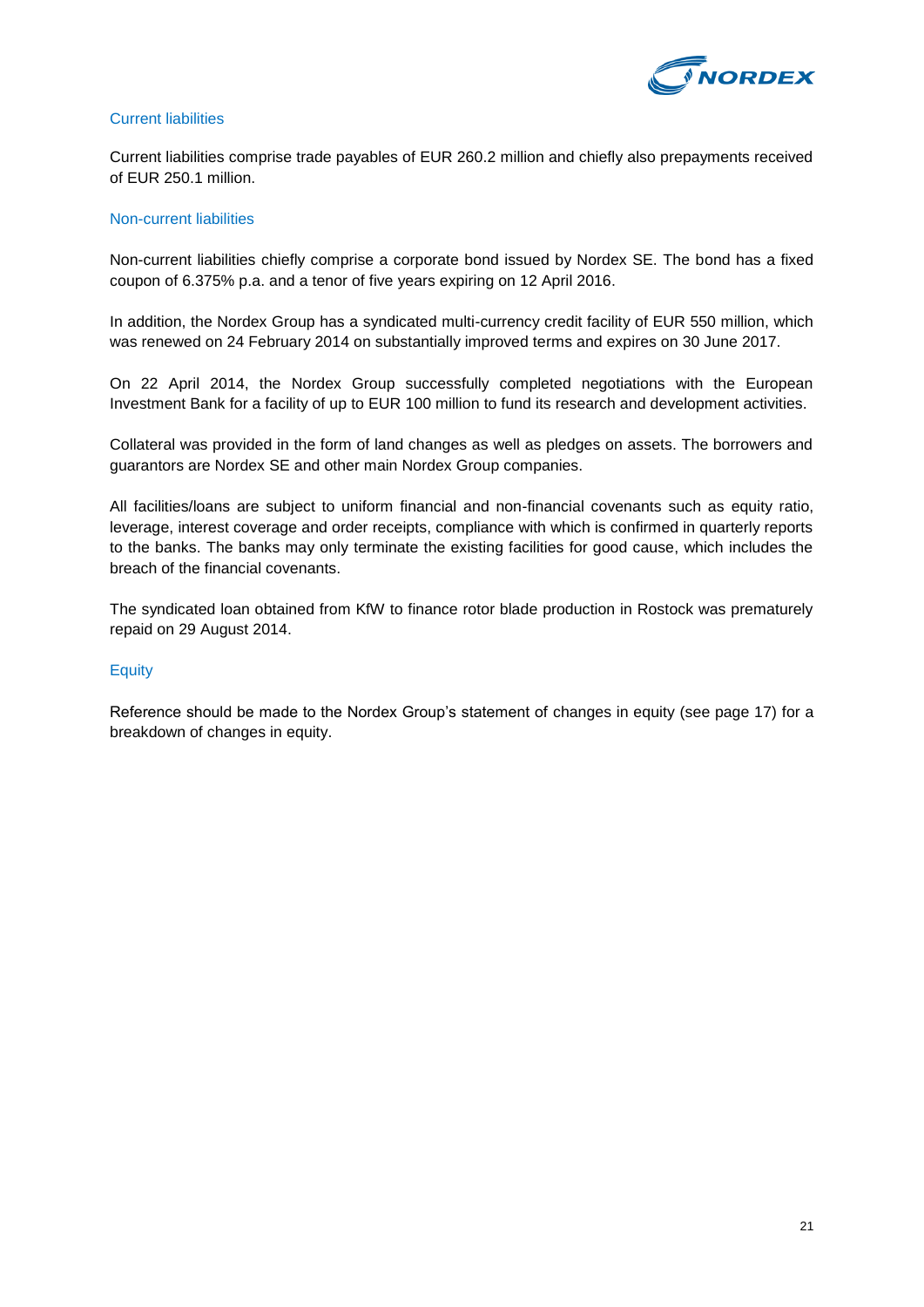

### **III. Notes on the income statement**

### **Sales**

Sales break down by region as follows:

|              | $01.01 -$          | $01.01 -$          |
|--------------|--------------------|--------------------|
|              | 30.09.2014         | 30.09.2013         |
|              | <b>EUR million</b> | <b>EUR million</b> |
| Europe       | 1,039.2            | 954.0              |
| America      | 159.7              | 61.7               |
| Asia         | 67.7               | 35.0               |
| <b>Total</b> | 1,266.6            | 1,050.7            |

### Changes in inventories and other own work capitalised

Changes in inventories and other own work capitalised totalled EUR 22.0 million in the first nine months of 2014 (1 January - 30 September 2013: EUR 35.5 million). In addition to an increase of EUR 1.3 million in inventories (1 January - 30 September 2013: increase of EUR 8.1 million), own work of EUR 20.7 million (1 January - 30 September 2013: EUR 27.4 million) was capitalised.

### Other operating income

Other operating income stems primarily from foreign currency translation and the sale of the production facilities in the United States.

### Cost of materials

The cost of materials stands at EUR 1,014.5 million (1 January - 30 September 2013: EUR 844.6 million) and comprises the cost of raw materials and supplies and the cost of services bought.

The cost of raw materials and supplies chiefly includes the cost of components and energy. The cost of services bought includes external freight, order provisions, commission and externally sourced order-handling services.

### Staff costs

Staff costs came to EUR 124.0 million in the first nine months of 2014, up from EUR 113.0 million in the same period of the previous year. Personnel numbers rose by 303 over the same period in the previous year from 2,549 to 2,852 as of 30 September 2014. This increase arose almost solely in the operational areas.

### Other operating expenses

Other operating expenses mainly break down into expenses for externally sourced services, travel, legal and consulting, rental, repairs and maintenance.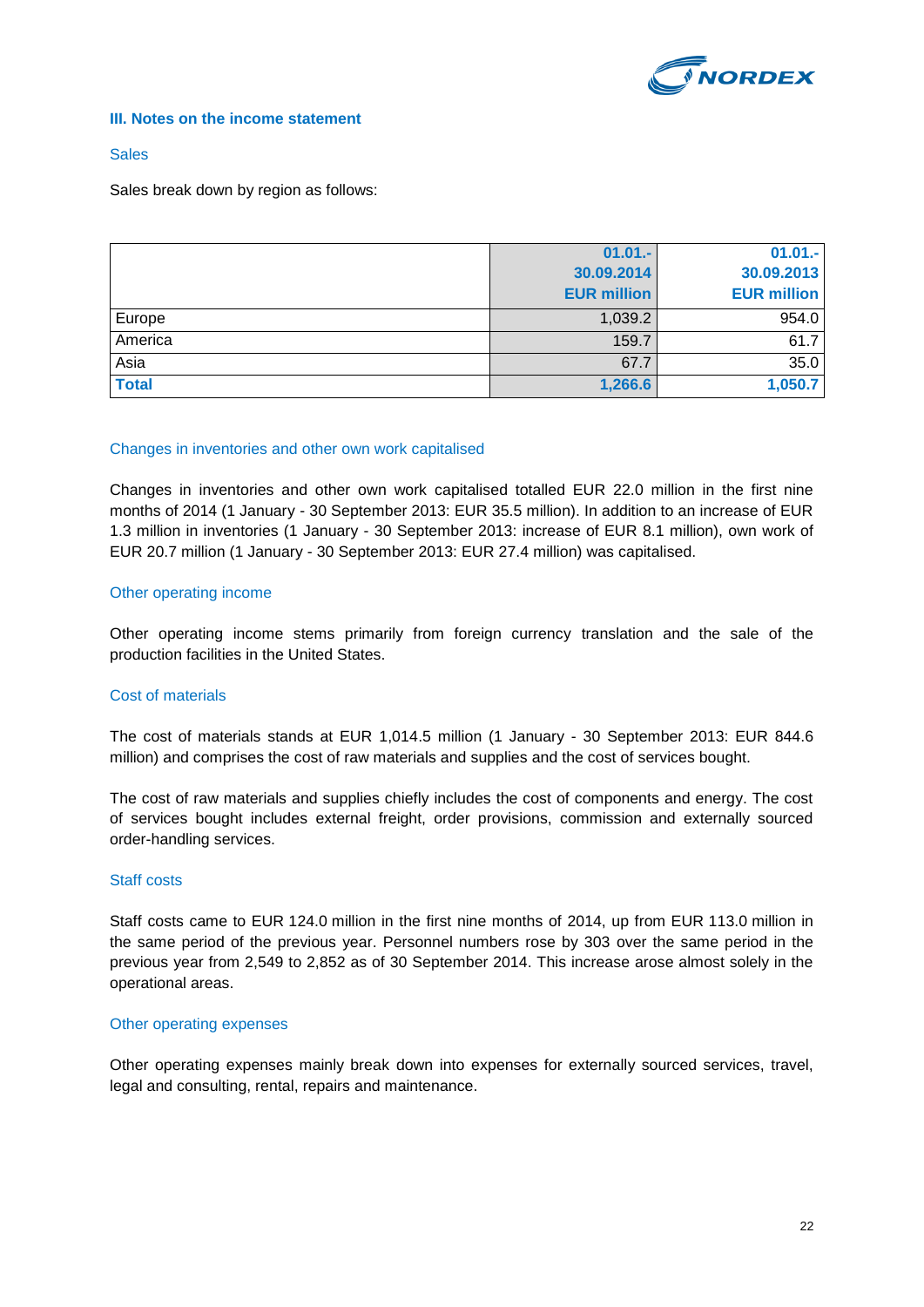

### **IV. Segment reporting**

The Nordex Group is engaged in the development, production, servicing and marketing of wind power systems. In addition to development and production, it provides preliminary project development services to support marketing, acquires rights and creates the infrastructure required to construct wind power systems at suitable locations. The Nordex Group is essentially a single-product company.

Segment reporting follows the internal reports submitted to the chief operating decision maker. Nordex SE's Management Board has been identified as the chief operating decision maker. Three reportable segments which are based on the geographic markets and managed separately have been designated. Nordex SE operates solely as a holding company and can therefore not be allocated to any of the three segments.

Internal reporting is based on the accounting policies applied to the consolidated financial statements. Segment sales comprise sales with third parties (external sales) as well as internal sales between the individual regions (internal sales). The prices of deliveries between the individual segments are determined on an arm's length basis. External sales are assigned in accordance with the sales destination. Segment earnings are consolidated on the basis of external sales. The following table reconciles segment earnings with earnings before interest and taxes (EBIT) and segment assets with consolidated assets.

### Group segment report

|                                                                    | <b>Europe</b>       |                     | Asia                |                     | <b>America</b>      |                     |
|--------------------------------------------------------------------|---------------------|---------------------|---------------------|---------------------|---------------------|---------------------|
|                                                                    | Q1-Q3/2014          | Q1-Q3/2013          | Q1-Q3/2014          | Q1-Q3/2013          | Q1-Q3/2014          | Q1-Q3/2013          |
|                                                                    | <b>EUR thousand</b> | <b>EUR thousand</b> | <b>EUR thousand</b> | <b>EUR thousand</b> | <b>EUR thousand</b> | <b>EUR thousand</b> |
| <b>Sales</b>                                                       | 1,153,123           | 992,155             | 67,703              | 35.039              | 159.721             | 61.714              |
| Depreciation/amortisation                                          | $-27,560$           | $-26,199$           | $-224$              | $-646$              | $-770$              | $-941$              |
| Interest income                                                    | 978                 | 990                 | 124                 | 100                 |                     | 158                 |
| Interest expenses                                                  | $-8,878$            | $-9.744$            | $-10$               | $-684$              | $-1,196$            | $-2,952$            |
| Income taxes                                                       | $-14,998$           | $-6.253$            | $-70$               | 750                 | $-1,936$            | 17                  |
| Earnings before interest and taxes (EBIT); segment earnings        | 57.547              | 56.976              | $-827$              | $-5,431$            | 19,289              | $-616$              |
| Investments in property, plant and equipment and intangible assets | 47,523              | 44,835              | 38                  | 189                 | 118                 | 483                 |
| Cash and cash equivalents                                          | 64.022              | 31.064              | 8.265               | 7.409               | 12.696              | 23,895              |

|                                                                    | <b>Central units</b> |                     | <b>Consolidation</b> |                     | <b>Group total</b>  |                     |
|--------------------------------------------------------------------|----------------------|---------------------|----------------------|---------------------|---------------------|---------------------|
|                                                                    | Q1-Q3/2014           | Q1-Q3/2013          | Q1-Q3/2014           | Q1-Q3/2013          | Q1-Q3/2014          | Q1-Q3/2013          |
|                                                                    | <b>EUR thousand</b>  | <b>EUR thousand</b> | <b>EUR thousand</b>  | <b>EUR thousand</b> | <b>EUR thousand</b> | <b>EUR thousand</b> |
| Sales                                                              |                      |                     | $-113,903$           | $-38,173$           | 1.266.644           | 1,050,734           |
| Depreciation/amortisation                                          | $-1.166$             | $-1.247$            |                      |                     | $-29,720$           | $-29,033$           |
| Interest income                                                    | 3,004                | 3,996               | $-2,520$             | $-3.784$            | 1,589               | 1,460               |
| Interest expenses                                                  | $-9.542$             | $-12,108$           | 2,520                | 3.784               | $-17.106$           | $-21,704$           |
| Income taxes                                                       | 2,831                | 36                  |                      |                     | $-14.173$           | $-5,450$            |
| Earnings before interest and taxes (EBIT); segment earnings        | 14,160               | 8.900               | $-30,226$            | $-28.796$           | 59.943              | 31,033              |
| Investments in property, plant and equipment and intangible assets | 105                  | 218                 |                      |                     | 47.784              | 45,725              |
| Cash and cash equivalents                                          | 226.978              | 76.218              |                      |                     | 311.961             | 138,586             |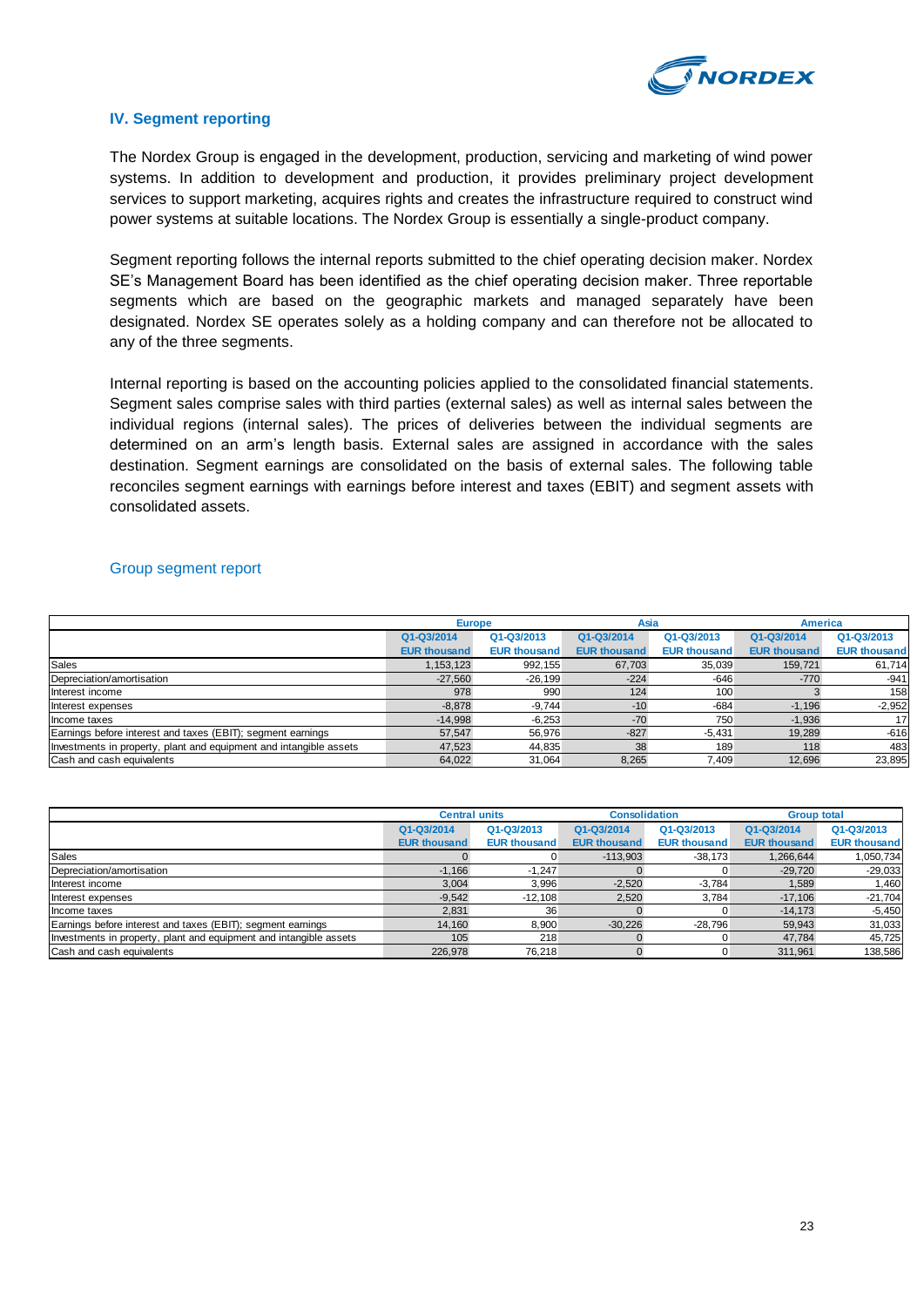

### **V. Report on material transactions with related parties**

There are no reportable transactions with related parties.

Hamburg, November 2014

 $\overline{\lambda}$ 

Chin

Dr. J. Zeschky L. Krogsgaard B. Schäferbarthold (CEO)

Chairman of the Member of the Member of the Management Board Management Board Management Board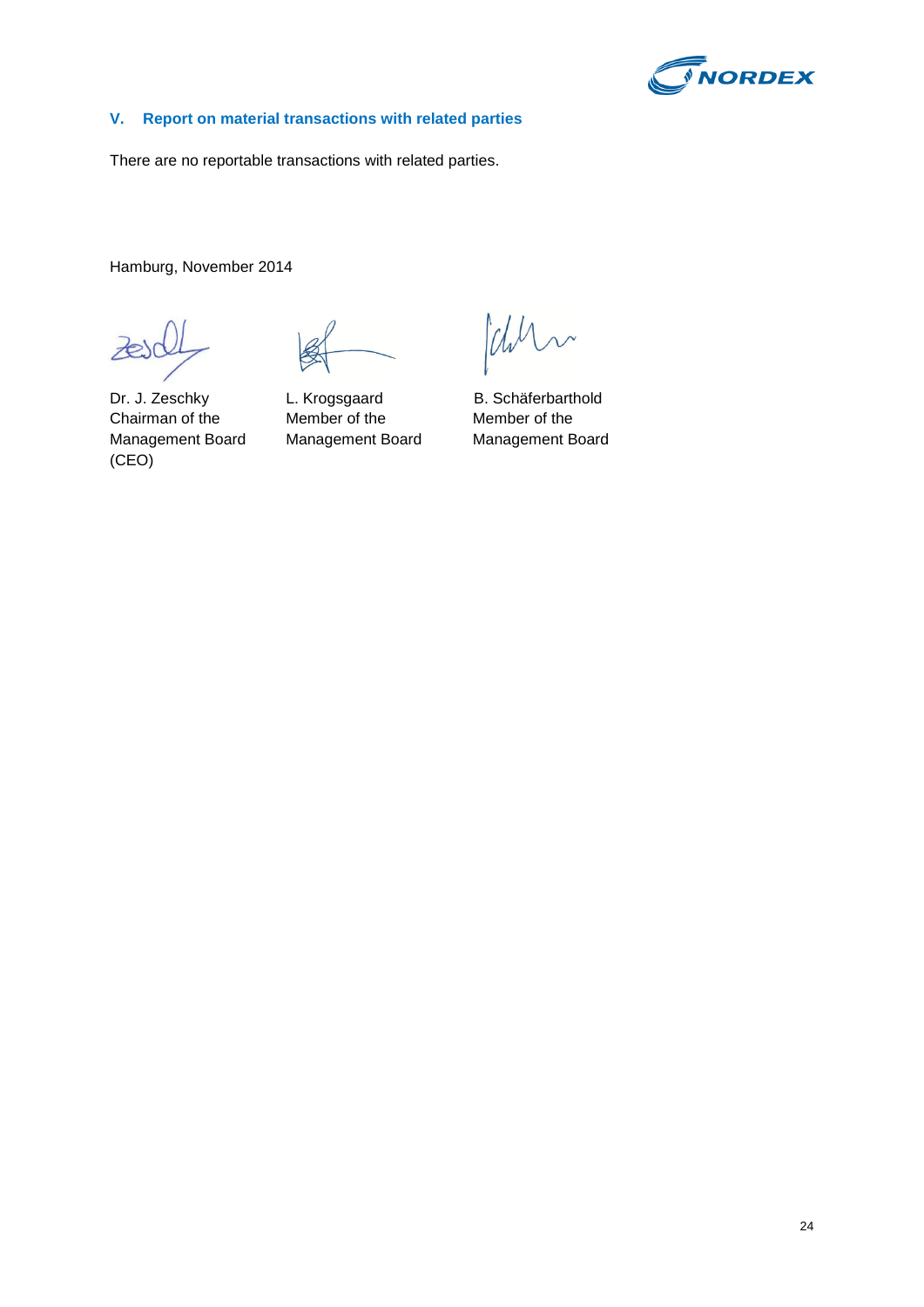

# **Shares held by members of the Supervisory Board and the Management Board**

As of 30 September 2014, the following members of the Supervisory Board and the Management Board held Nordex shares.

| <b>Name</b>          | <b>Position</b>          | <b>Shares</b>                                   |
|----------------------|--------------------------|-------------------------------------------------|
|                      |                          |                                                 |
| Dr. Wolfgang Ziebart | Chairman of the          | 10,000 held directly                            |
|                      | <b>Supervisory Board</b> |                                                 |
| Jan Klatten          | <b>Supervisory Board</b> | 18,432,000 held via a share in momentum-capital |
|                      |                          | Vermögensverwaltungsgesellschaft mbH and Ventus |
|                      |                          | Venture Fund GmbH & Co. Beteiligungs KG         |

75,000 Nordex SE stock options have been granted to members of the Management Board.